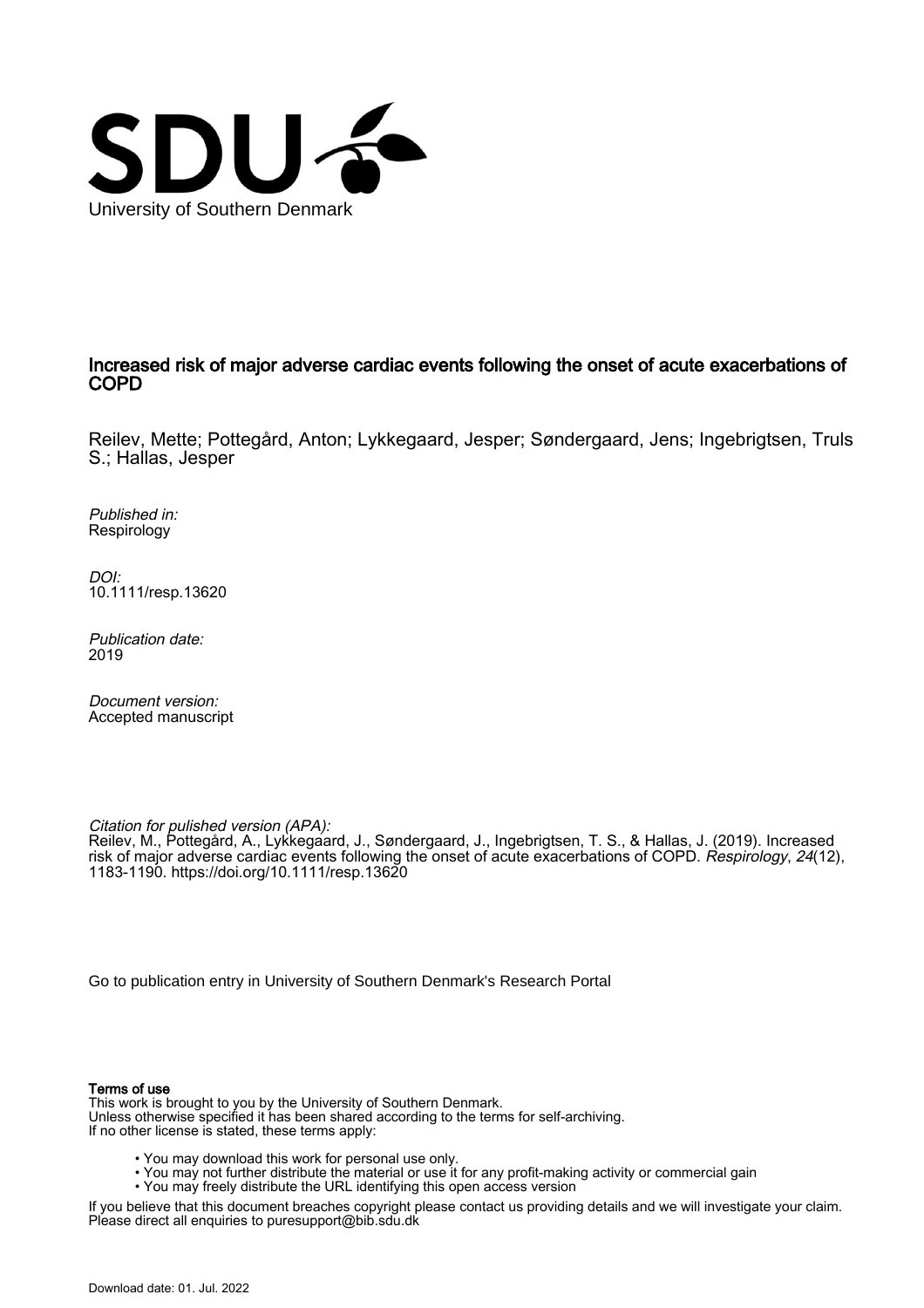# **Increased risk of major adverse cardiac events following the onset of acute exacerbations of COPD**

Mette Reilev, MD<sup>1,2</sup>; Anton Pottegård, MSc Pharm, PhD<sup>1</sup>; Jesper Lykkegaard, MD, PhD<sup>2</sup>; Jens Søndergaard, MD, PhD<sup>2</sup>; Truls S Ingebrigtsen, MD, PhD<sup>3</sup>; Jesper Hallas, MD, PhD<sup>1</sup>

- 1. Clinical Pharmacology and Pharmacy, Department of Public Health, University of Southern Denmark, DK-5000 Odense, Denmark
- 2. The Research Unit of General Practice, Department of Public Health, University of Southern Denmark, DK-5000 Odense, Denmark
- 3. Department of Respiratory Medicine, Hvidovre and Amager Hospitals, Copenhagen University Hospital, DK-2650 Copenhagen, Denmark

## **Correspondence:**

E-mail: [mreilev@health.sdu.dk](mailto:mreilev@health.sdu.dk)

Mette Reilev, MD Clinical Pharmacology and Pharmacy, Department of Public Health University of Southern Denmark J. B. Winsløws Vej 9A DK-5000 Odense C, Denmark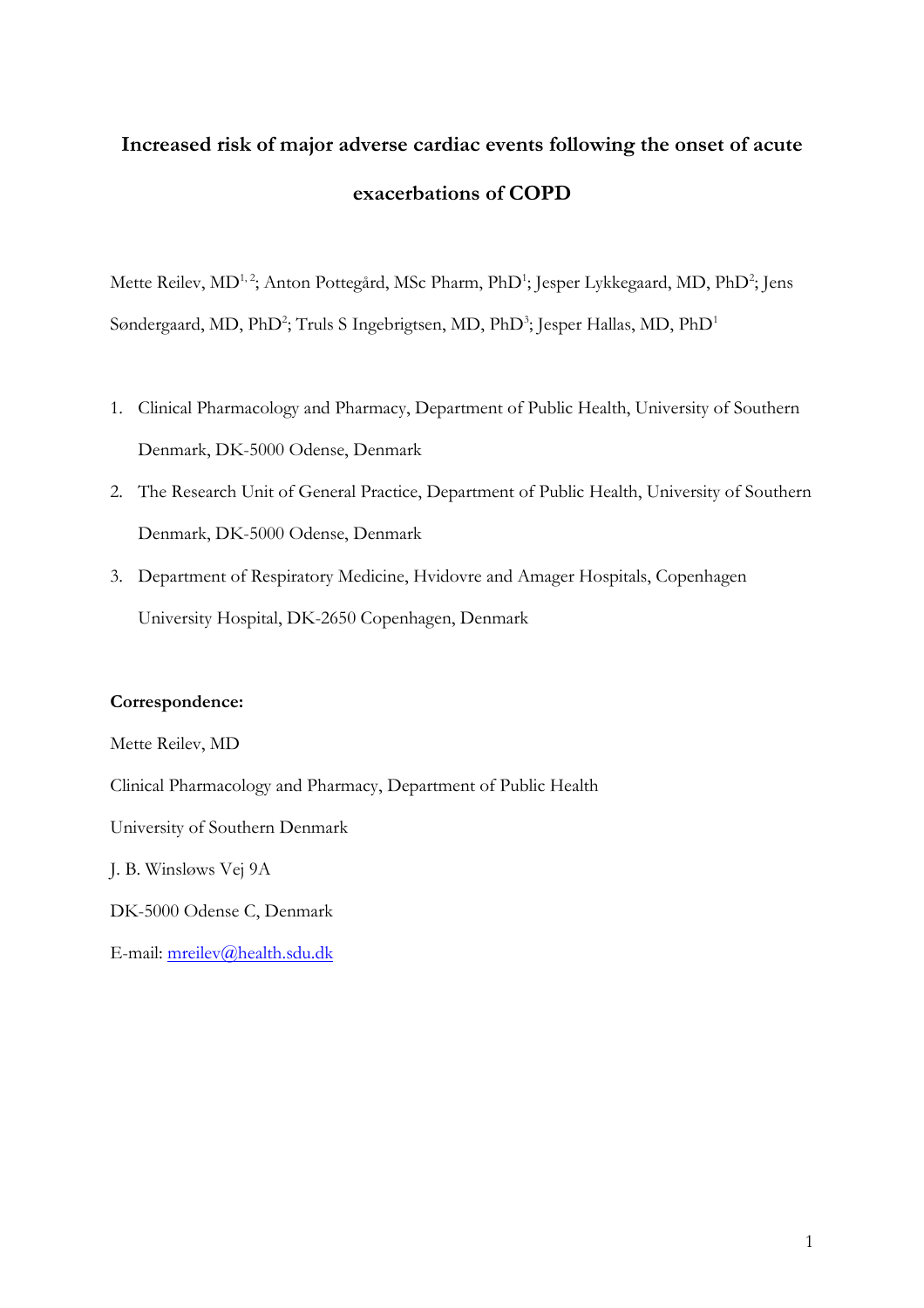## **Summary at a glance**

We aimed to determine whether acute COPD exacerbations may trigger major adverse cardiac events and found an almost 4-fold increased risk of myocardial infarction, stroke and cardiovascular death in the period following the exacerbation onset. The risk was particularly high for exacerbations requiring hospitalization and among the oldest individuals.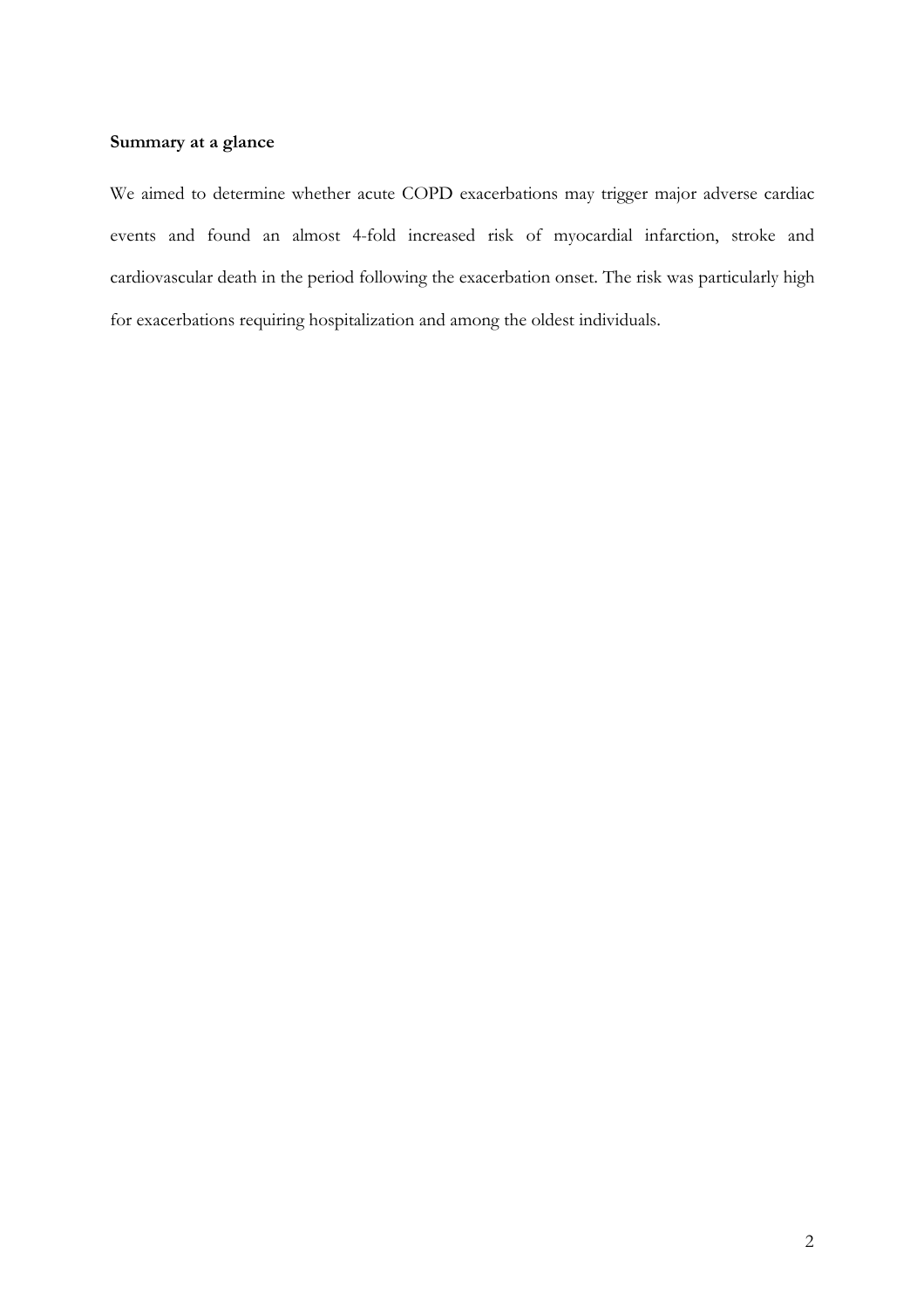#### **Abstract**

## **Background and objective**

Acute exacerbations in chronic obstructive pulmonary disease (COPD) may trigger major adverse cardiac events. We aimed to determine whether the risk of having major adverse cardiac events was transiently increased following the onset of an acute COPD exacerbation.

## **Methods**

We conducted a nationwide, register-based study from 1997 to 2014 comprising individuals with an acute COPD exacerbation followed by a major adverse cardiac event (acute myocardial infarction, stroke, or cardiovascular death). Using the case-crossover design, we estimated odds ratios (OR) for the association between acute exacerbations of COPD and major adverse cardiac events as well as for single outcomes (acute myocardial infarction, stroke, and cardiovascular death), different levels of severity of exacerbations, and within patient subgroups.

## **Results**

We identified 118,807 cases with a major adverse cardiac event preceded by an exacerbation. Overall, the risk of major adverse cardiac events increased almost 4-fold following the onset of an acute exacerbation compared to periods without exacerbations in the same individuals (OR 3.70; 95% CI 3.60-3.80). The associations were consistent for single outcomes (acute myocardial infarction, OR 3.57; cardiovascular death, OR 4.33; and stroke, OR 2.78) and particularly strong associations were demonstrated for severe exacerbations (OR 5.92) and the oldest individuals (OR 4.18).

## **Conclusion**

The risk of major adverse cardiac events increased substantially following the onset of an acute exacerbation. This highlights that prevention of cardiac events is an important goal in the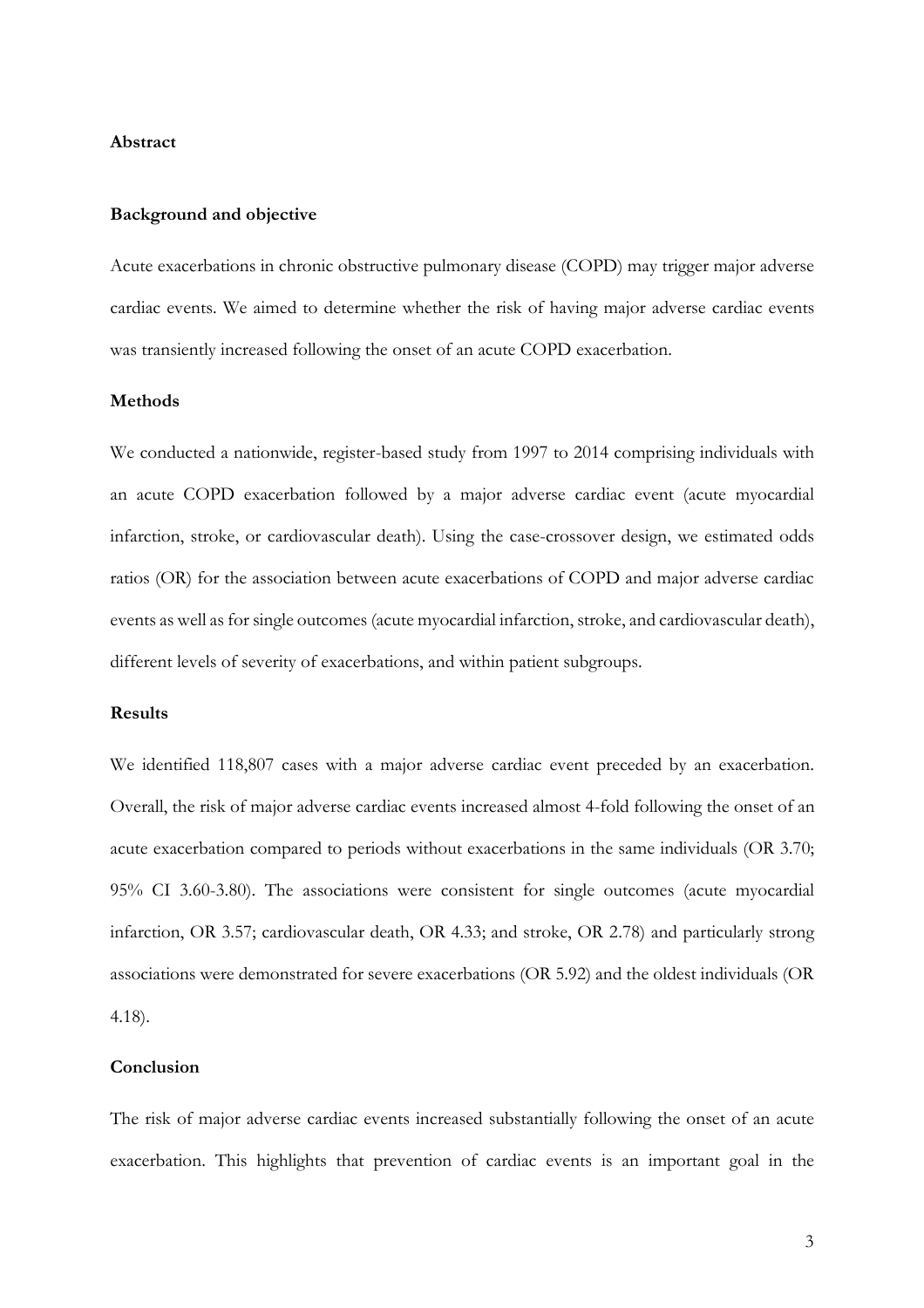management of COPD. Attention should be paid to detecting cardiovascular disease following acute COPD exacerbations.

**Key words:** COPD, acute COPD exacerbations, Myocardial Infarction, Stroke, Epidemiologic Studies

**Short title**: MACE following COPD exacerbations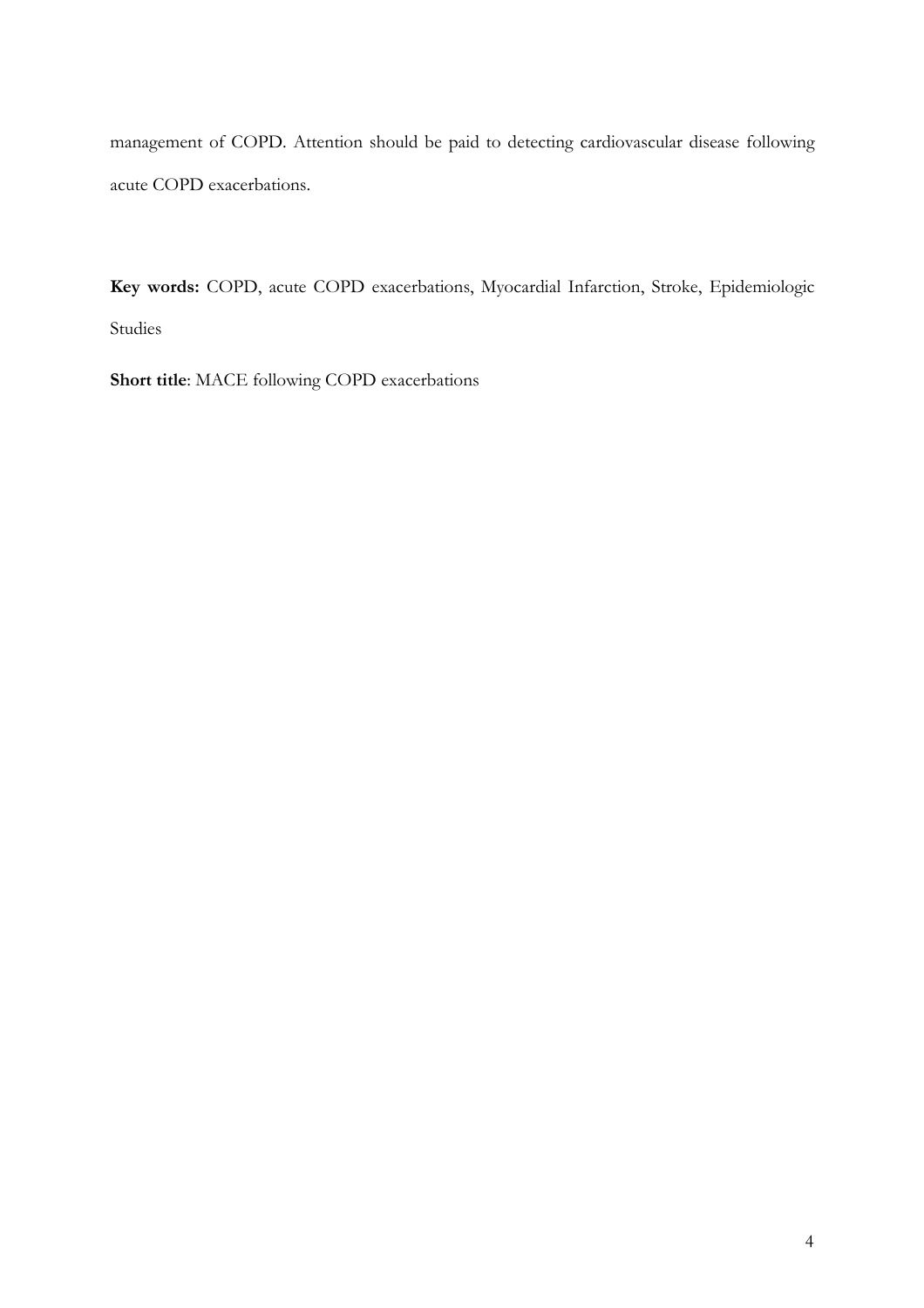## **Introduction**

Patients with chronic obstructive pulmonary disease (COPD) have an increased risk of cardiovascular diseases,<sup>1</sup> which are also frequent causes of death in this population.<sup>2-5</sup> Further, the disease trajectory is often characterized by episodes of acute exacerbations that may be serious and recurring for some COPD patients. <sup>6</sup> Over time, exacerbations can result in decreased lung function with lowered quality of life and increased mortality.<sup>7,8</sup> On a short-term basis, levels of systemic inflammatory markers such as fibrinogen and interleukin-6 elevate at the onset of acute exacerbations. These markers are potent pro-thrombotic stimuli<sup>9,10</sup> and may trigger cardiovascular events.<sup>11-13</sup> Additionally, exacerbations may trigger type-II myocardial infarctions (MIs) secondary to an imbalance in oxygen supply and demand.<sup>14,15</sup> Consequently, prevention of both exacerbations and comorbidities are key components in the treatment strategies for COPD. 16

It has been investigated whether exacerbations per se trigger cardiovascular events, such as acute MI, stroke, and cardiovascular death.<sup>17-20</sup> An association would imply more focus on preventive cardiovascular treatment strategies for the management of exacerbations. However, it is unclear whether the association is explained by exacerbations per se or by mutual causes (e.g., smoking history), or patient characteristics (e.g., family predisposition).<sup>17-20</sup> We used a very large dataset based on nationwide Danish sources and employed a self-controlled, case-crossover design, thereby resolving some of the limitations caused by smoking and other potential confounders. The aim of this study was to address whether the risk of major adverse cardiac events (MACE) (i.e., acute MI, stroke, or cardiovascular death) increased in the period following the onset of an acute exacerbation in COPD.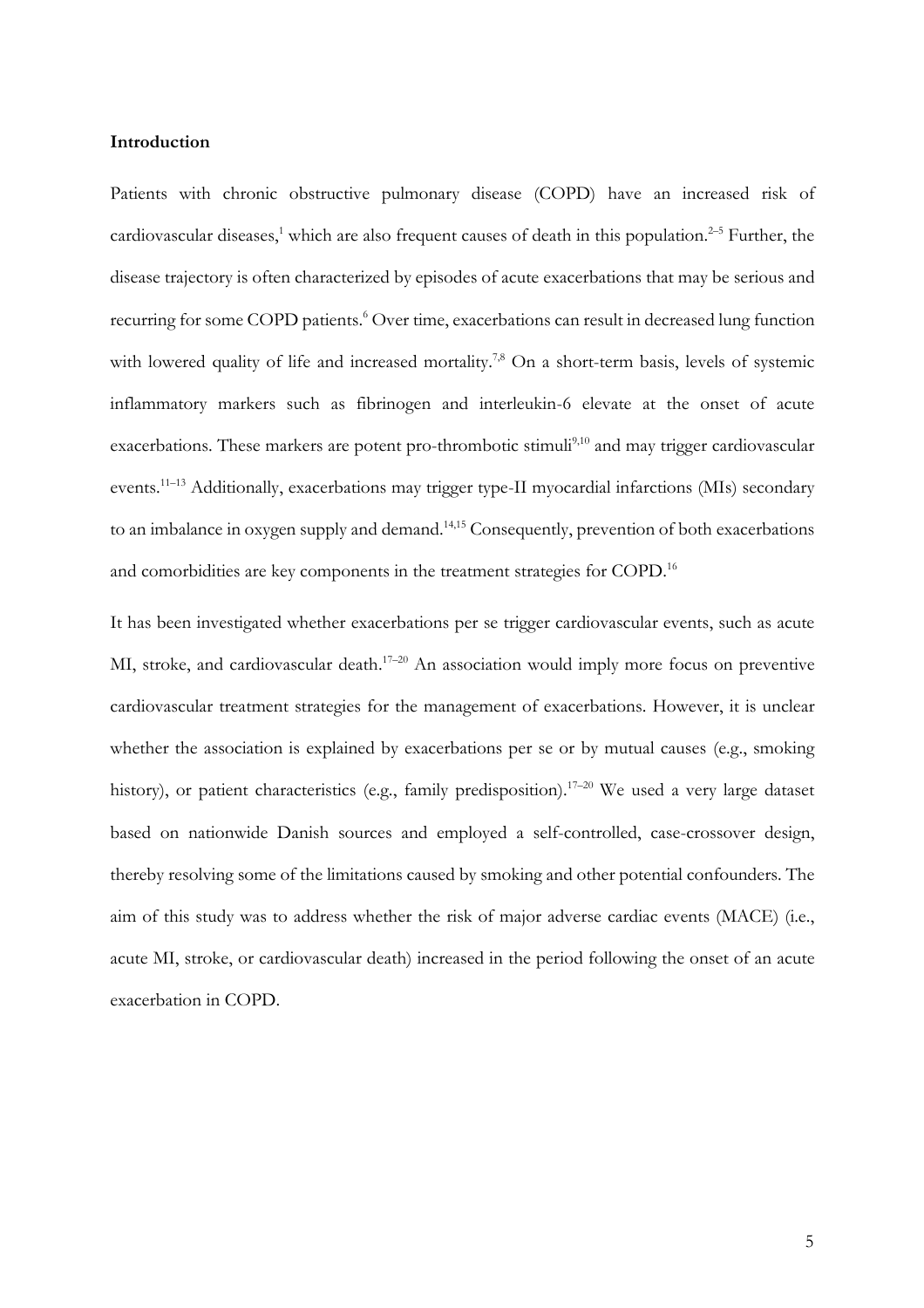## **Methods**

Using Danish nationwide health registries, we performed a case-crossover study including Danish COPD exacerbators from 1997 to 2014. We investigated if the risk of MACE was increased following the onset of an acute COPD exacerbation. The case-crossover design allowed us to perform a strictly within-person comparison of each individual's exacerbation status at the time of the outcome event and at previous points in time, thereby eliminating the influence of timeinvariant confounding.<sup>21</sup> The study was approved by the Danish Data Protection Agency. According to Danish law, studies based solely on register data do not require approval from an ethics review board.<sup>22</sup> A thorough description of the Danish health registries and the case-crossover design can be found in **Appendix S1** in Supplementary Information.

## *Study population*

By design, only individuals with COPD who had both an outcome (i.e., MACE) and were exposed (i.e., had an acute COPD exacerbation) in either the case- or control window prior to the outcome event contribute to the results of a case-crossover study (**Figure 1**). <sup>21</sup> Thus, we included all Danish COPD patients who were ≥50 years old, had a first-occurrence of MACE from January 1, 1997 to December 31, 2014, and had an acute COPD exacerbation within a 42-week period prior to the MACE. Thereby, our study population would contribute to the most comprehensive sensitivity analysis (see below). MACE was defined as 1) non-fatal acute MI, 2) non-fatal stroke, 3) cardiovascular death, or 4) any MACE (composite outcome of 1, 2, and 3).

## *Exposure definition*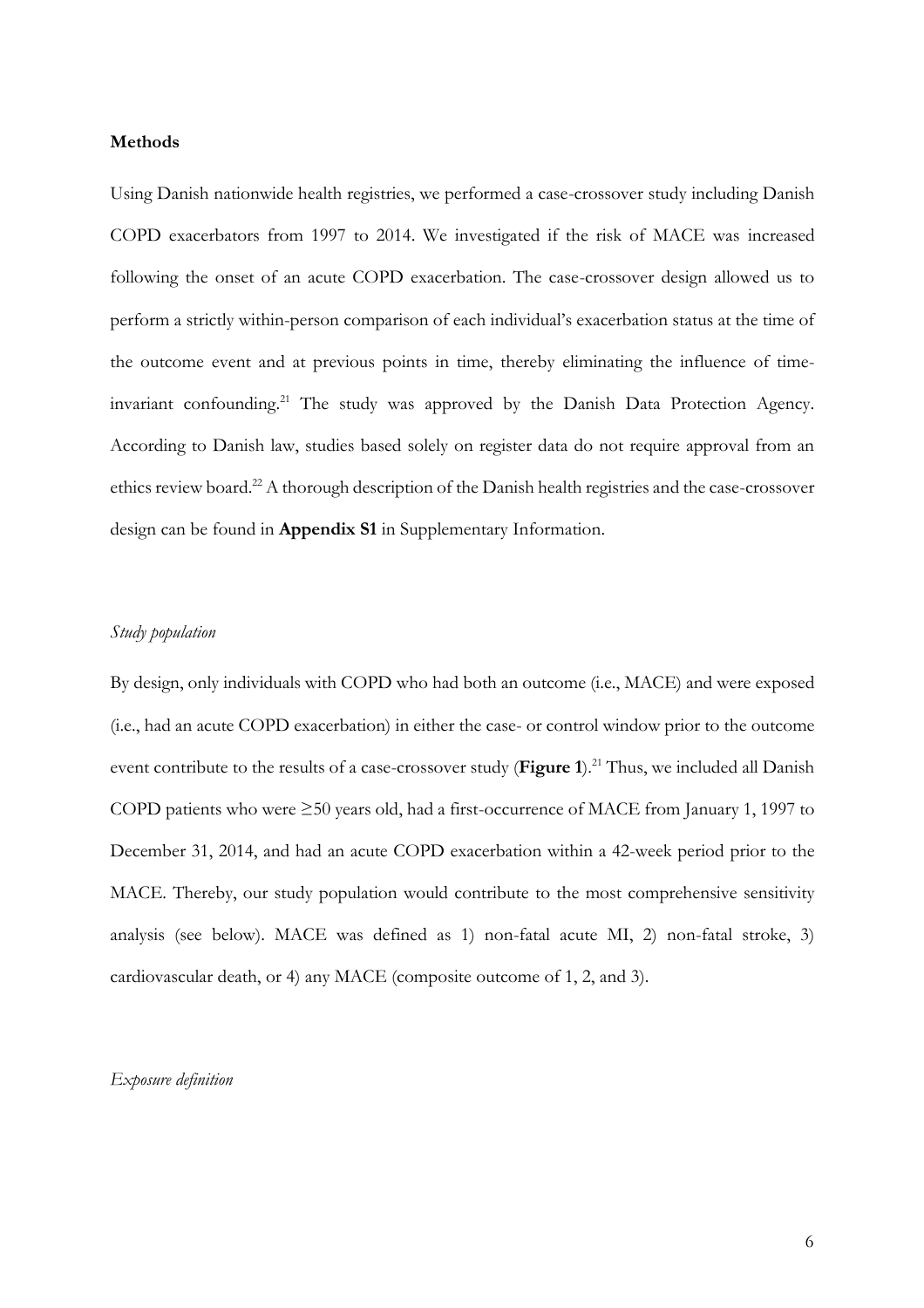COPD exacerbations were defined by two events; filling a short-term course of oral corticosteroids [OCS] or having a hospital admission due to COPD. This definition is considered valid and robust in epidemiological studies  $^{23}$  and has been used in other registry-based studies.  $^{23-25}$ 

In a case-crossover study, individuals are considered exposed on a given index- or control date if the date is covered by the assumed exposed period of an exacerbation (**Figure 1**). The duration of exacerbations (i.e., the length of the exposed period) was defined as the 4-week period starting from the date of the exacerbation onset. This was based on the assumption that recovery is reached within this time window in the majority of patients.<sup>26</sup> Based on the 4-week exposure period, we divided the 24-week period prior to a MACE for each case into a 4-week case window (exposure status at the time of the outcome event), a 4-week washout period, and finally, 4 x 4-week control windows (exposure status at earlier points in time).

A detailed account of the study population, exposure and outcomes, and the validity hereof is provided in **Appendix S2 and Table S1-S5** in Supplementary Information**.**

#### *Analysis*

We used conditional logistic regression to calculate odds ratios (OR) associating MACE with the onset of acute COPD exacerbations. Since the case-crossover analysis inherently controls for all time-invariant confounders $27$ , no further confounder adjustment was performed.

First, we evaluated the association between MACE (any MACE, acute MI, stroke, and cardiovascular death) and exacerbations (regardless of severity) and between any MACE and different severities of exacerbations. To further investigate the timing of exacerbation onsets in relation to a MACE, we performed a post-hoc analysis in which we calculated the number of exacerbations on each day prior to the MACE (Figure 2).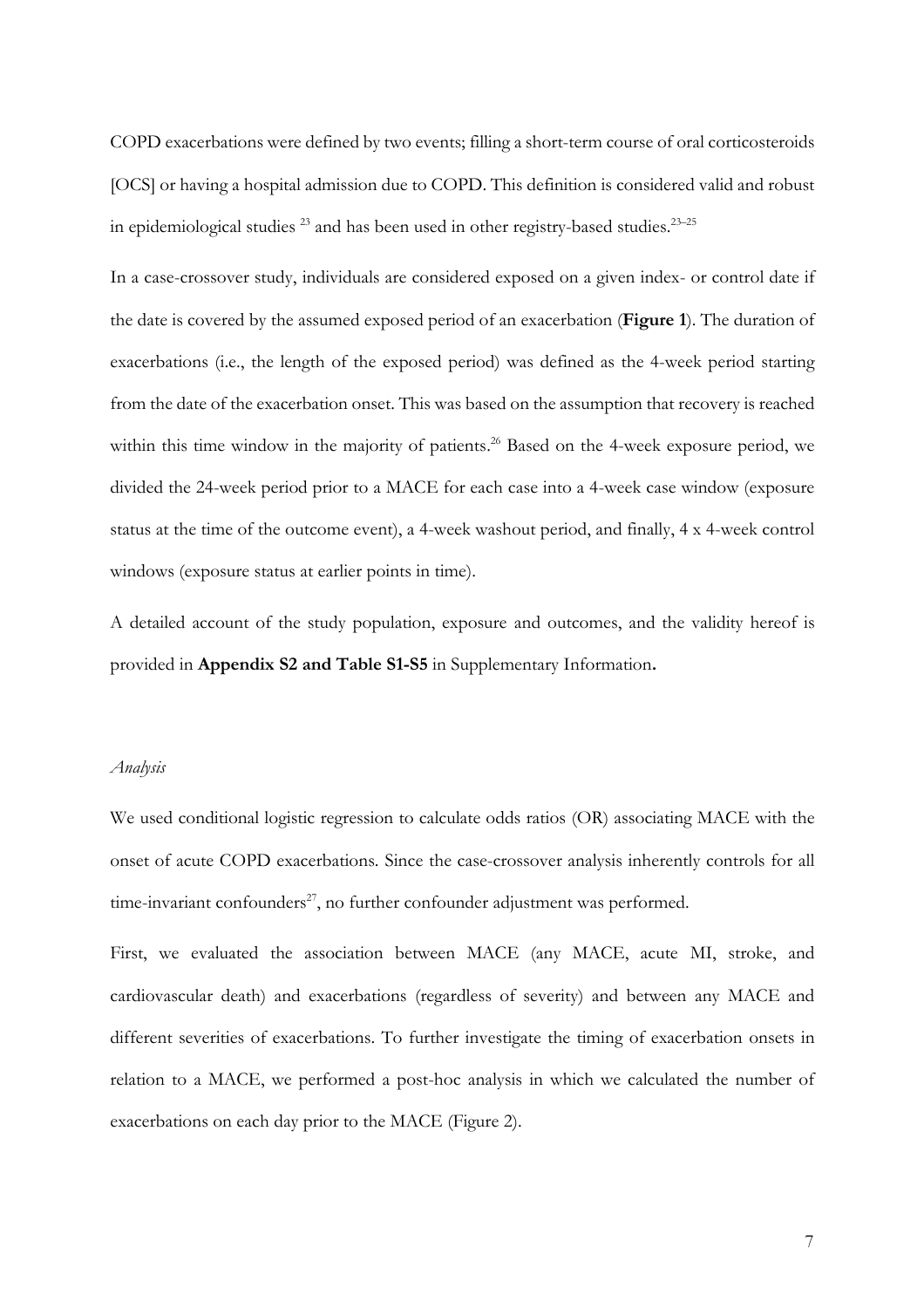Next, to investigate if any subgroups of COPD exacerbators were at particularly high or low risk of MACE following acute COPD exacerbations, we restricted the analysis to individuals with different risk profiles (e.g., individuals with ischemic heart disease).

Finally, we performed several sensitivity analyses on critical definitions used in our study. First, acknowledging that the duration of an exacerbation is questionable, we performed sensitivity analyses in which we compared exacerbation status in case- and control windows of 2 and 7 weeks, respectively. Second, since exacerbations are sometimes treated with antibiotics alone, we performed sensitivity analyses in which we included the recommended first-line antibiotic in the treatment of exacerbations, i.e., amoxicillin with enzyme inhibitors. However, as we were unable to separate antibiotic prescriptions targeted at exacerbations from those targeted at other infections, we repeated the analysis including all the most frequently used antibiotics in the treatment of exacerbations. Finally, to address that the management of COPD exacerbations may have changed over time, we evaluated the association between MACE and exacerbations in equally sized sub-periods (1997-2002, 2003-2008, 2009-2014). Stata Version 14.1 (StataCorp, College Station, TX, USA) was used for all analyses.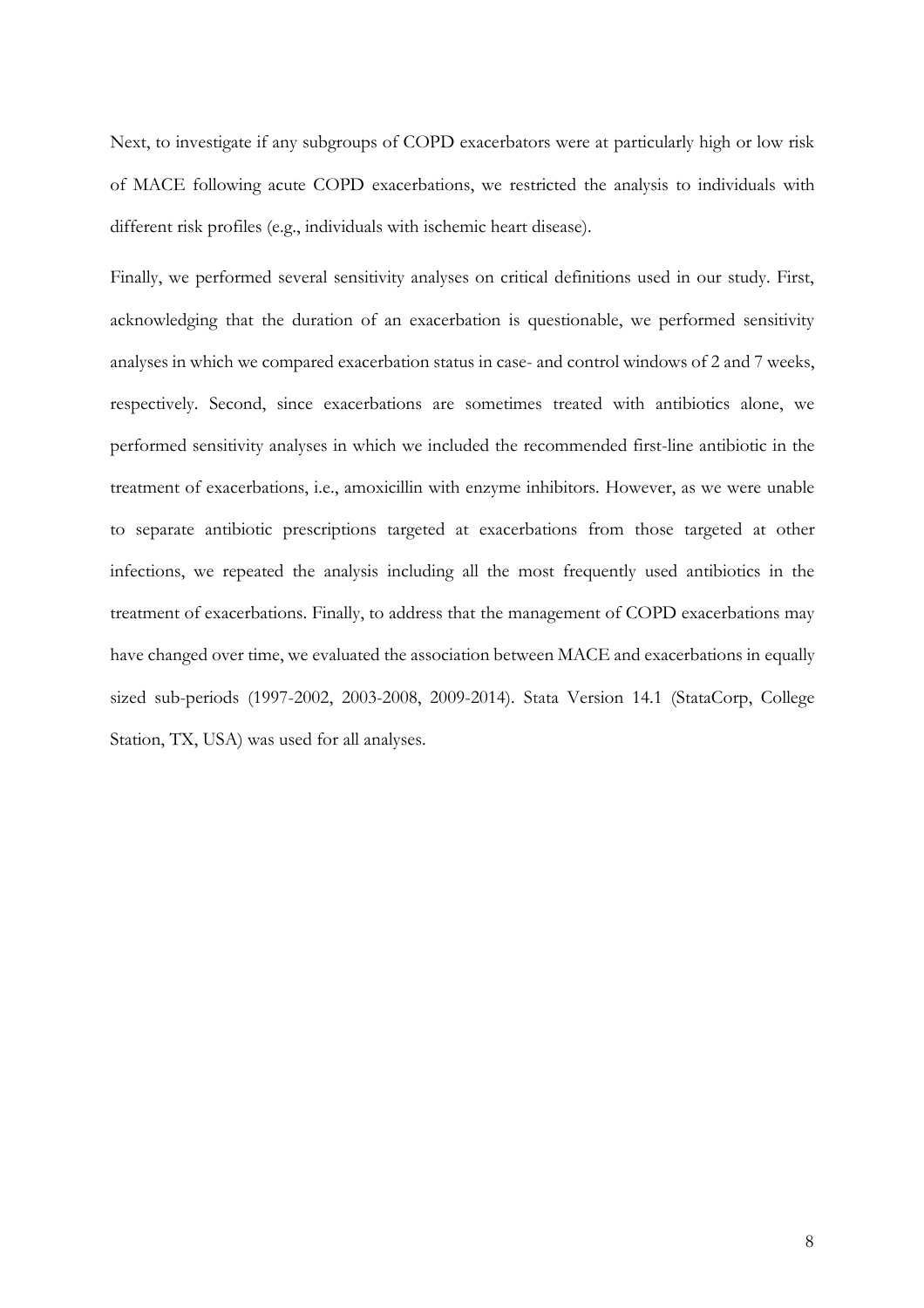#### **Results**

We identified 118,807 cases with a first-occurrence of a MACE from 1997 to 2014 that was preceded by an acute COPD exacerbation. Patients had a median age of 71 years and 48% were male (**Table 1**). Acute MI was the most frequently experienced outcome (53.0%, n=62,966) followed by cardiovascular death and stroke (24.8% and 22.2%, respectively).

## *Association between exacerbations and MACE*

Overall, COPD exacerbations were associated with an increased risk of any MACE during a 4 week risk period after the onset of the exacerbation (OR 3.70; 95% CI: 3.60-3.80) (**Table 2**). When stratifying by type of MACE, we found the strongest association between exacerbations and cardiovascular death (OR 4.33; 95% CI: 4.15-4.52). The association was also clear for acute MI and stroke (OR 3.57; 95% CI: 3.43-3.71 and OR 2.78; 95% CI: 2.60-2.97, respectively) (**Table 2**). The risk of MACE was markedly higher among individuals hospitalized due to COPD exacerbations (OR 5.92; 95% CI: 5.92-6.14), compared with non-hospitalized individuals treated with oral corticosteroids (OR 2.50; 95% CI: 2.40-2.61) (**Table 3**) and individuals treated with amoxicillin with enzyme inhibitors (OR 2.08; 95% CI: 1.91-2.26) (**Supplementary Table S6**). Varying the length of the risk period to 2 and 7 weeks, as in our sensitivity analysis, the risk of MACE became slightly less pronounced when extending the risk period (**Supplementary Table S6 and S7**). This is supported by the post-hoc analysis showing that the number of exacerbations increased steadily until the MACE; though, this finding was particularly pronounced for acute MI and cardiovascular death (**Figure 2**).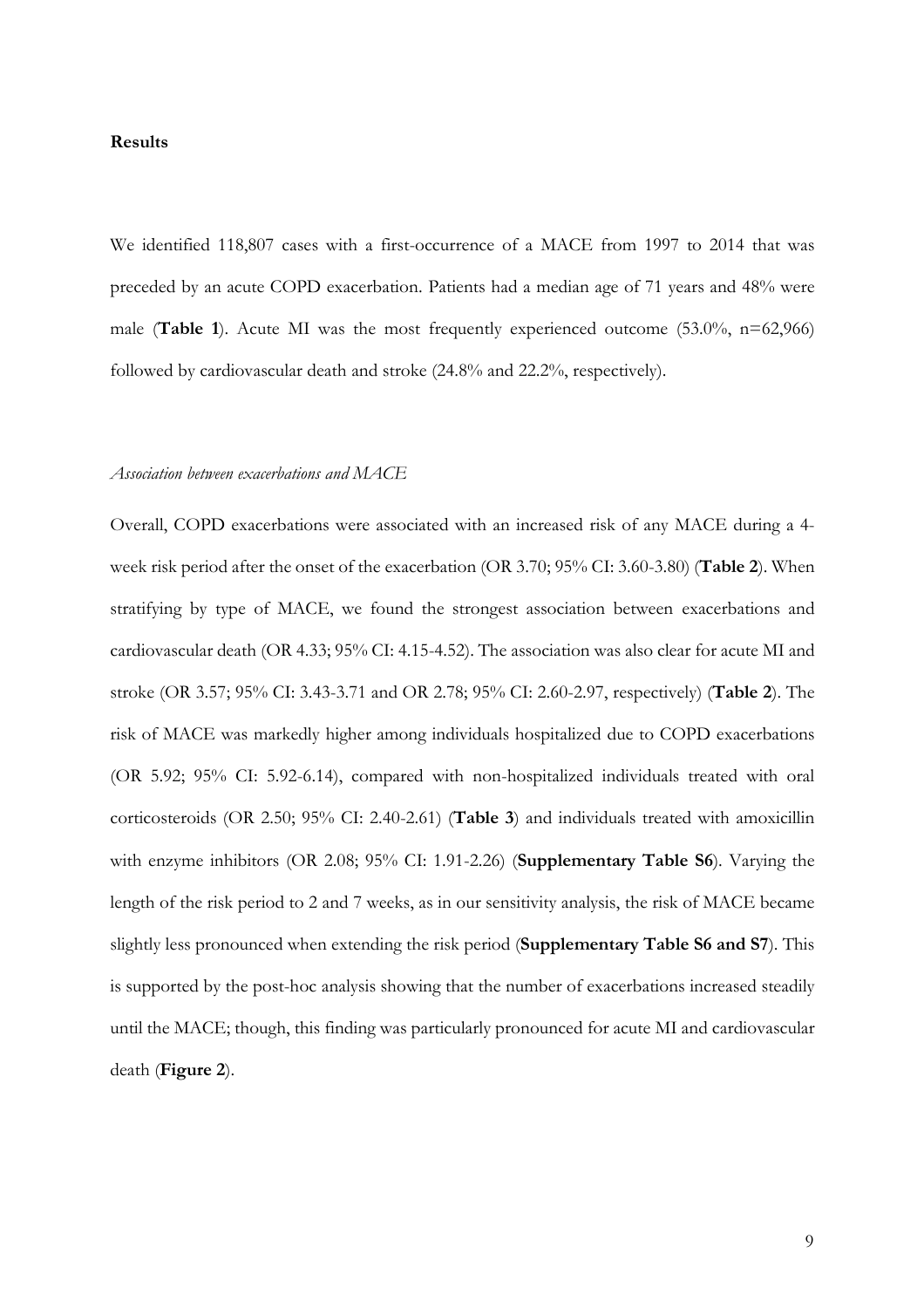## *Subgroup analysis*

Within all subgroups, we consistently found an increased risk of MACE following the onset of any acute exacerbation (**Table 4**). Stratification by age groups revealed a 2.31-fold increase in the risk of MACE in individuals younger than 55 years. The association became increasingly pronounced in the older age groups (OR 3.34-4.18). A particularly strong association was observed among COPD patients with at least one hospitalization due to a COPD exacerbation within the 12-month period prior to the MACE (OR 5.38) (**Table 4**). Of note, this association was influenced by hospitalizations due to COPD being strongly associated with the risk of MACE. Restricting the analysis to subgroups at high risk of MACE revealed consistently high ORs (OR 2.88-3.81), though comparable to the risk among individuals without any cardiovascular antecedents (OR 3.64) (**Table** 

**4**).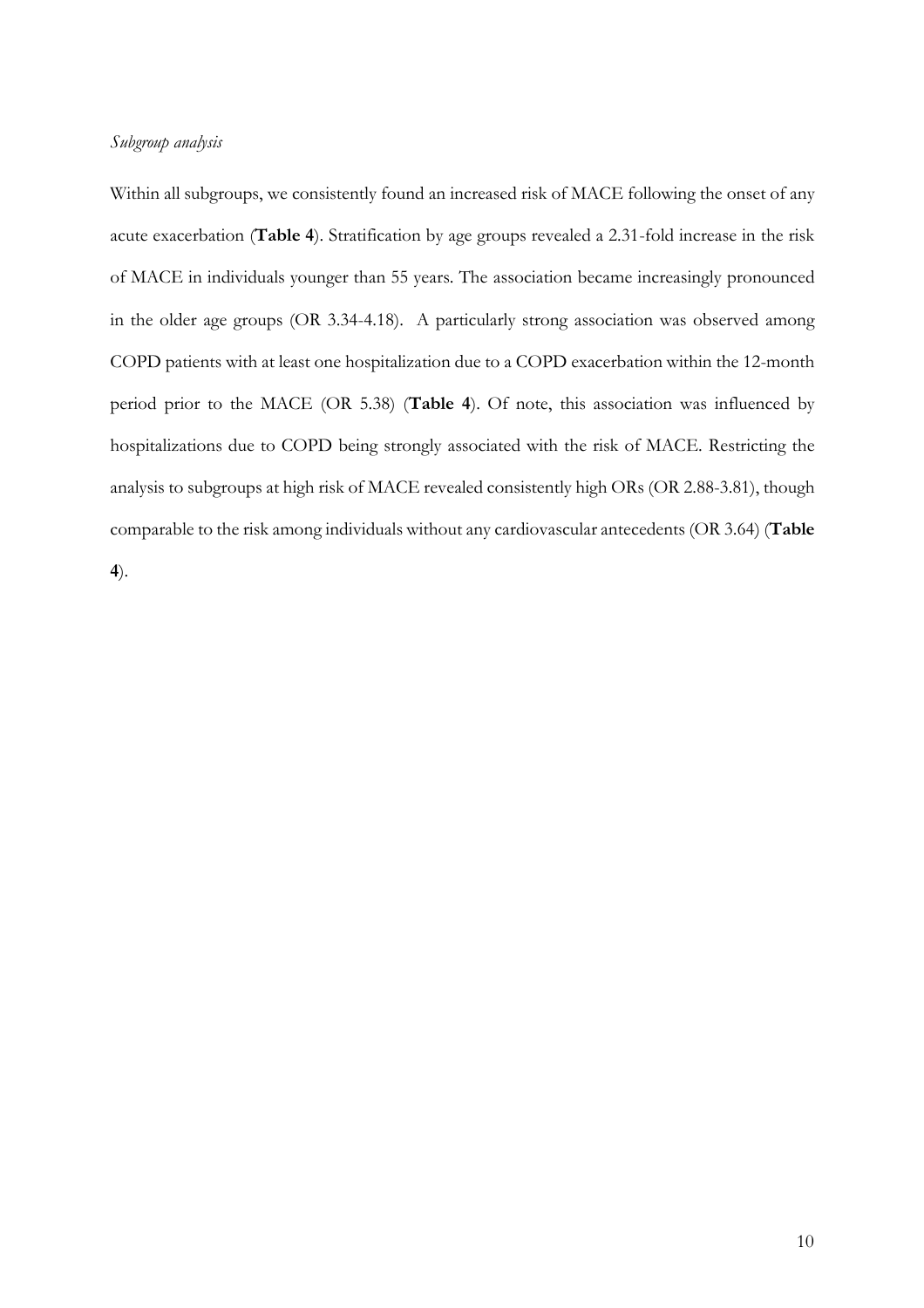## **Discussion**

We observed an almost 4-fold increased risk for MACE in the period following the onset of an acute COPD exacerbation compared to periods without exacerbations in the same individuals. The association was strongest for cardiovascular death; though, it was also evident for nonfatal acute MI and stroke. Individuals whose exacerbations resulted in hospitalization were at especially high risk of developing MACE. The subgroup analysis showed a strong association in the older age groups. Apart from this, we did not identify any other subgroups at a particularly high or low risk of developing MACE following the onset of acute exacerbations.

Our study has important strengths. First and foremost, the study is based on nationwide data from the general population. The Danish health care offers full tax-funded coverage of all Danish citizens, which provides a unique opportunity to investigate associations in a large-scale, real-life setting while minimizing the risk of selection bias. Second, our self-controlled study design eliminates the influence of known and unknown confounders that are stable over time. Thereby, our findings are not biased by the baseline severity of disease, genetic predispositions, and life style factors e.g., smoking history, which are shared risk factors for both COPD exacerbations and cardiovascular events.

The indication for prescribing OCS and antibiotics is not available from the Danish health registries. Despite this, we consider the risk and impact of misclassified exacerbations to be minor, mainly because the use of short-term treatment with OCS for indications other than COPD exacerbations is minimal. <sup>23</sup> Even if some of our exacerbations are not valid, this would most likely cause non-differential misclassification that only biases the OR towards the null value. Further, we did not have information on lung function and patient symptomatology. Thus, additional variation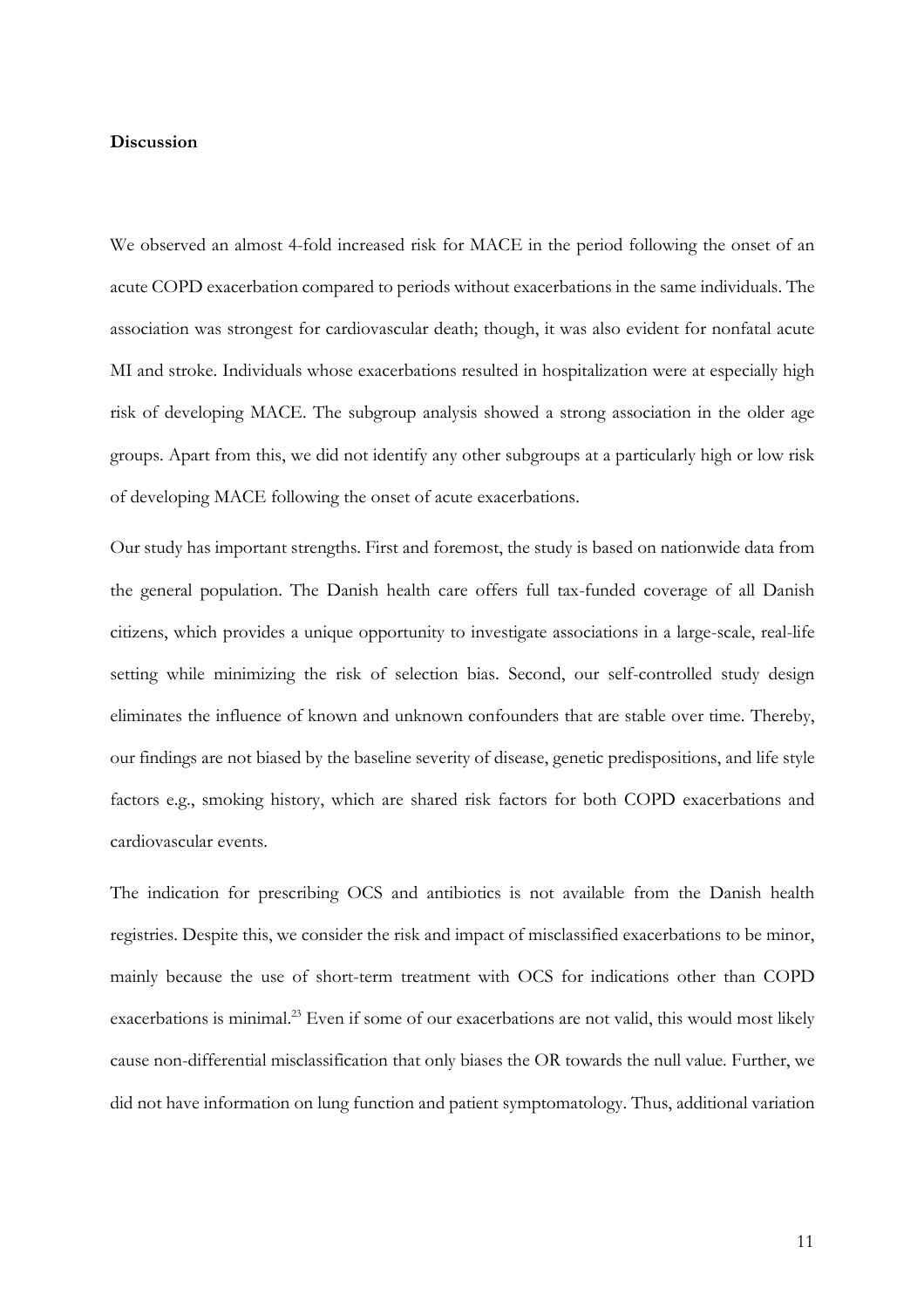in the disposition to MACE in subgroups of COPD patients with certain severities of disease cannot be ruled out.

Since COPD exacerbations of a certain severity are treated with prednisolone, it may be discussed whether our study is confounded by treatment, i.e., that the increased risk of MACE is caused by therapy with OCS rather than the exacerbation itself. An association between OCS and MACE has been discussed in several papers. However, these studies had difficulties eliminating the opposite effect, i.e., confounding by indication.<sup>28,29</sup> Treatment with an OCS can induce dyslipidemia, hypertension, and hyperglycemia, which plausibly affect the development of cardiovascular events in the long-term. <sup>30</sup> On the other hand, the acute increase in systemic inflammatory markers and the increased cardiac work load during an acute exacerbation seem plausible biological mechanisms behind an immediate increased risk. This is supported by the suggested increased risk of acute MI and stroke following respiratory tract infections.<sup>31</sup>

Though the case-crossover design elegantly eliminates the influence of time-invariant confounding, it does not adjust for time-dependent confounding. For example, individuals may initiate or intensify use of bronchodilators during an exacerbation. <sup>16</sup> Since these drugs stimulate sympathetic control and suppress the parasympathetic nervous system, their use may imply a short-term increased cardiovascular risk. 32,33 Similarly, exacerbations are often also treated with antibiotics. Though some antibiotics may increase the risk of cardiac events,<sup>34,35</sup> it is the site of infection more than the choice of antibiotic causing the increased risk. <sup>36</sup> Altogether, the influence of timedependent confounding caused by these drugs cannot be ruled out.

The symptomatology of acute COPD exacerbations and acute MI are often difficult to distinguish. Thus, it may be argued that our results reflect reverse causation i.e., that early symptoms of an MI are misinterpreted as a COPD exacerbation and treated accordingly. As the MI diagnosis is made after initiation of treatment for a COPD exacerbation, this will produce a spurious association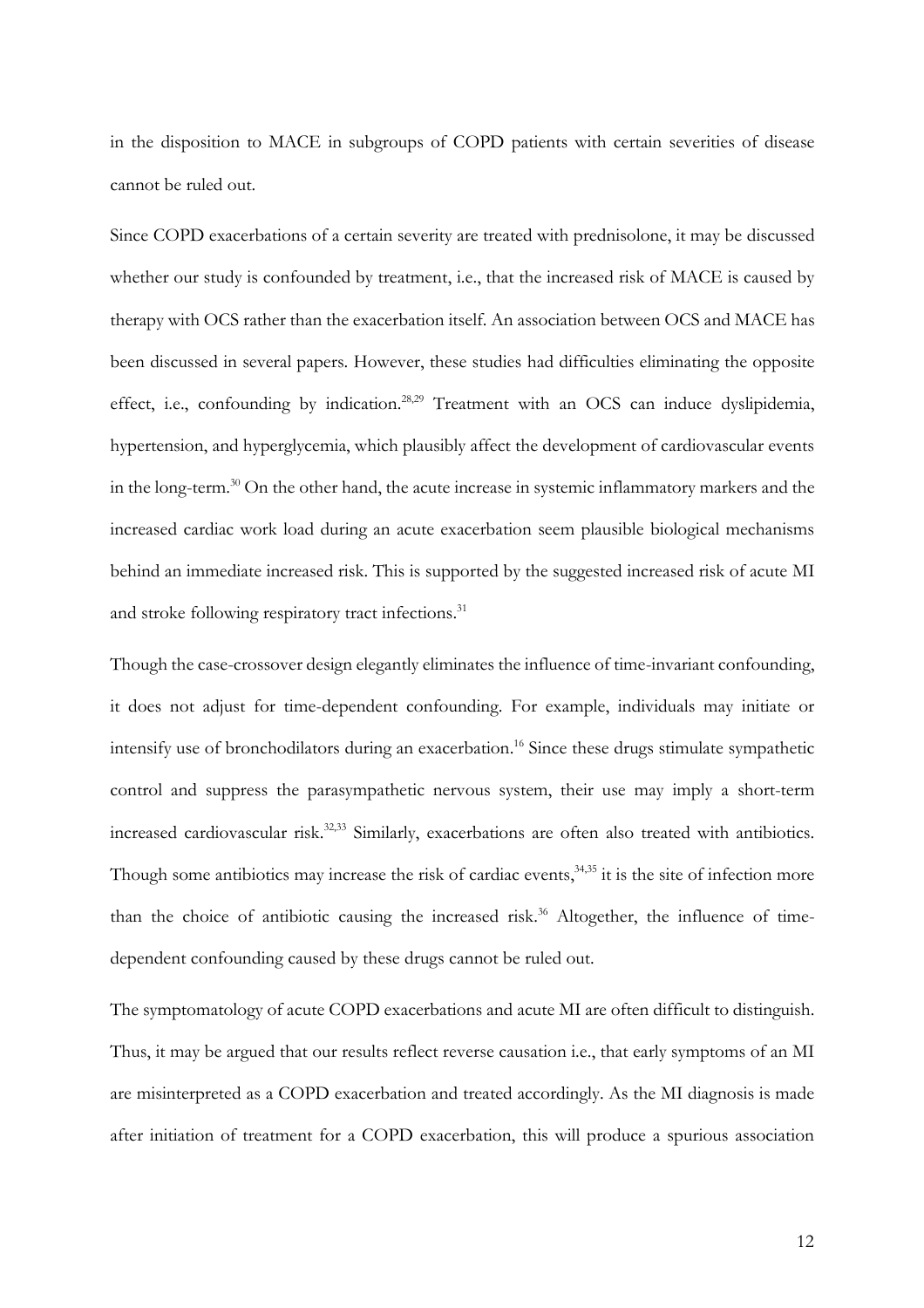between COPD and MI. Such interpretation is compatible with the remarkably short induction time observed in our study. However, COPD may also cause a discrepancy between coronary oxygen supply and demand, precipitating a so-called type 2 MI. <sup>14</sup> Such a mechanism would be expected to have an equally short induction time. Notably, we also found a clear association between stroke and COPD exacerbations. As strokes are rarely if ever confused with COPD exacerbations, we can conclude that our result is unlikely to be explained in its entirety by reverse causation.

To our knowledge this is the first truly population-based study that investigates the association between the timing of COPD exacerbations and MACE in a large-scale, real-life setting. Only a few previous studies have investigated this specific association.<sup>17-20</sup> In a nested case-control study by Huiart et al., including 371 cases with MI, the risk of first-time MI was increased 2-fold among COPD patients within 15 days after the onset of an exacerbation (defined by initiation of OCS therapy). <sup>18</sup> Similarly, in a study based on 3,960 COPD exacerbators from the UPLIFT study (of whom 14 had MI and 11 had stroke), the results indicated an increased risk of extra-pulmonary manifestations following exacerbations, in particular regarding cardiac events. <sup>19</sup> In a self-controlled case series study by Donaldson et al., including 426 patients with MI and 482 patients with stroke, the risk of MI increased 2.27-fold on days 1-5 following the onset of an exacerbation. Though the association was not consistent, this study further indicated that the risk of stroke was slightly increased in the weeks following an exacerbation. <sup>17</sup> Finally, a recent observational cohort study based on the SUMMIT trial, demonstrated a 3.8-fold increase in the risk of cardiovascular disease in the 30-day period following an acute COPD exacerbation. Though this study included 16,485 COPD patients, the number of cases was low; 32 COPD patients with a cardiovascular event within a 30-day period from the exacerbation onset. The risk of cardiovascular disease had returned to baseline level one year after the exacerbation. They further reported a substantially higher risk among patients hospitalized due to COPD (based on 24 cases). <sup>20</sup> In general, all these studies have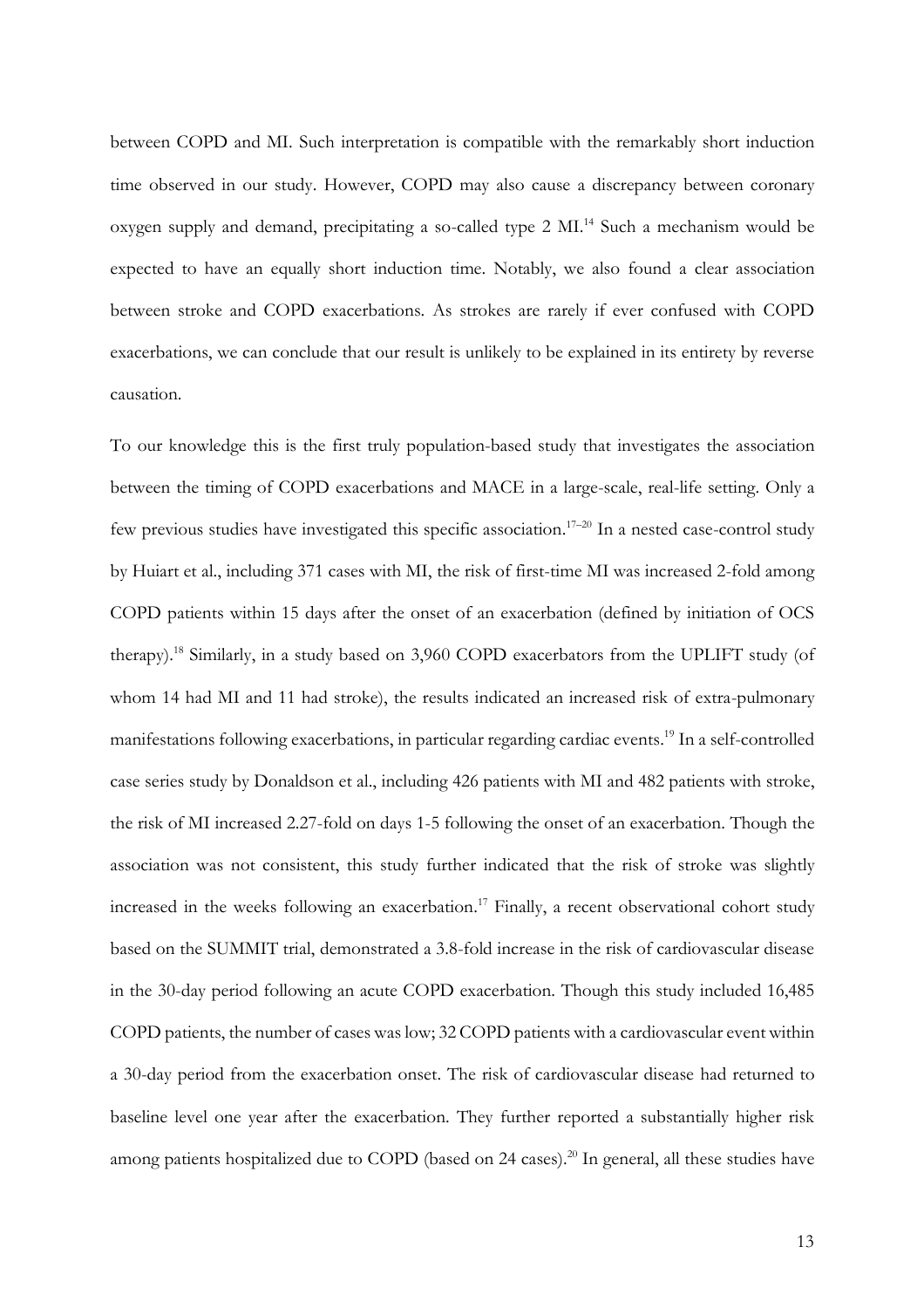a relatively small number of outcomes. Since the precision of an observational study is ultimately dependent on the number of exposed outcomes, all of their estimates had wide confidence intervals. Apart from the self-controlled study by Donaldson et al., a limitation of these studies is the difficulty in eliminating confounding within individuals, such as the impact of life style, smoking status and history, and family predisposition.

Our study raises the question whether cardiovascular prevention strategies should be added to treatment recommendation for COPD. In addition, meticulous prevention of COPD exacerbations would be justified solely on the grounds of cardiovascular risk. Studies investigating the effect of cardiovascular treatment on the course of disease among COPD exacerbators are extremely scarce.<sup>1,37</sup> Thus, it is currently unknown how to optimize treatment and mitigate the increased risk of MACE following the onset of exacerbations.

In conclusion, the risk of major adverse cardiac events (acute MI, stroke, and cardiovascular death), increased substantially following the onset of an acute exacerbation. The association between acute COPD exacerbations and MACE highlights that the prevention of cardiac events is an important goal in the management of COPD. Attention should be paid to detecting cardiovascular disease following acute COPD exacerbations.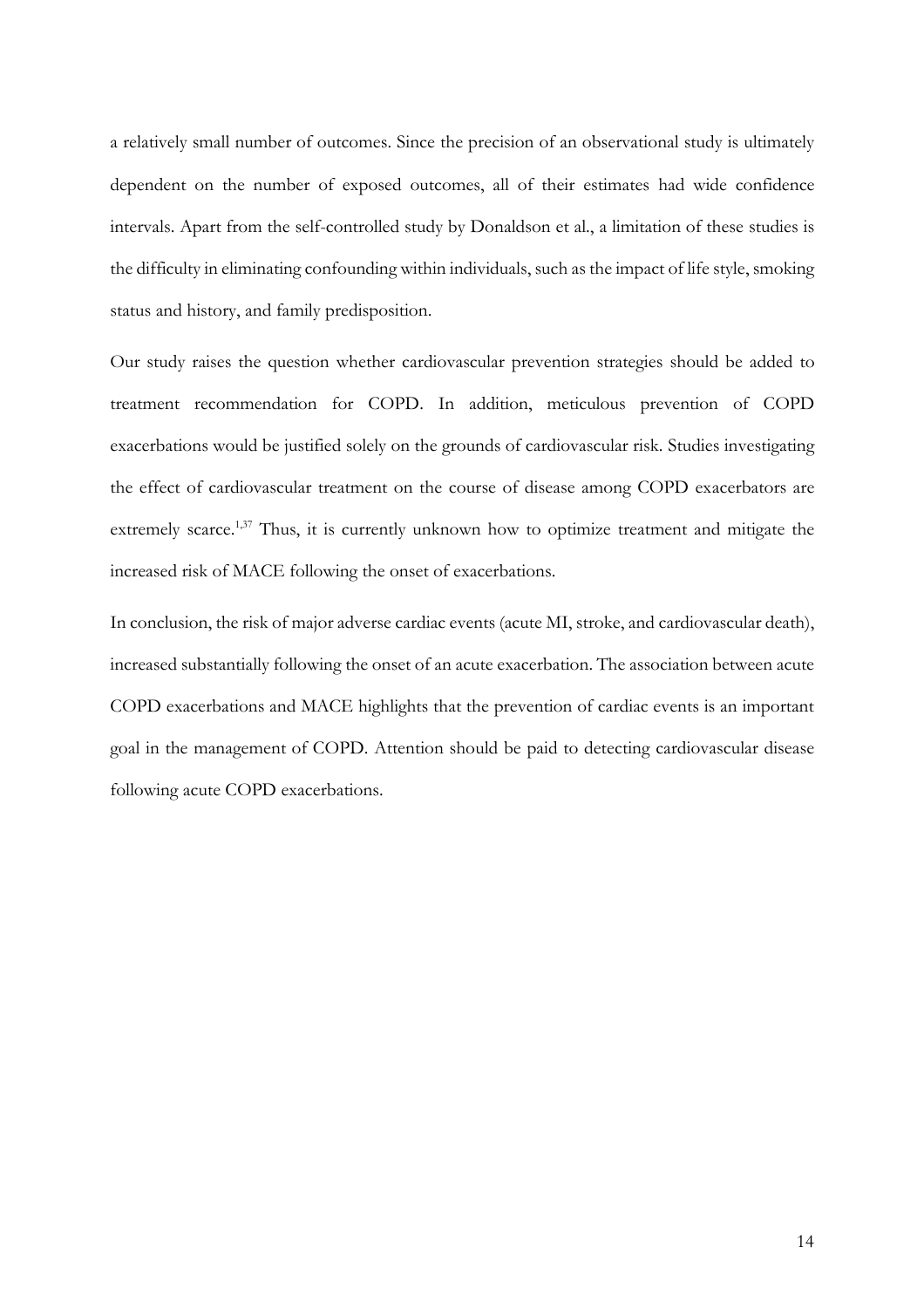## **Acknowledgements:**

Morten Olesen and Martin Thomsen Ernst (University of Southern Denmark) are acknowledged for their assistance with data management. No compensation was provided for these contributions.

## **Disclosure statement:**

Jesper Lykkegaard and Jens Søndergaard have received a research consultant fee from Boehringer-Ingelheim that is not related to the submitted paper. Truls S. Ingebrigtsen has received a personal fee from AstraZeneca for speaking. Jesper Hallas and Anton Pottegård report participation in research projects funded by Astellas, Astra-Zeneca, Boehringer-Ingelheim, all with funds paid to the institution where they were employed (no personal fees) and with no relation to the work reported in this paper. Mette Reilev reports participation in research projects funded by LEO Pharma, all funds paid to the institution where she was employed (no personal fees) and with no relation to the work reported in this paper.

## **Author contributions:**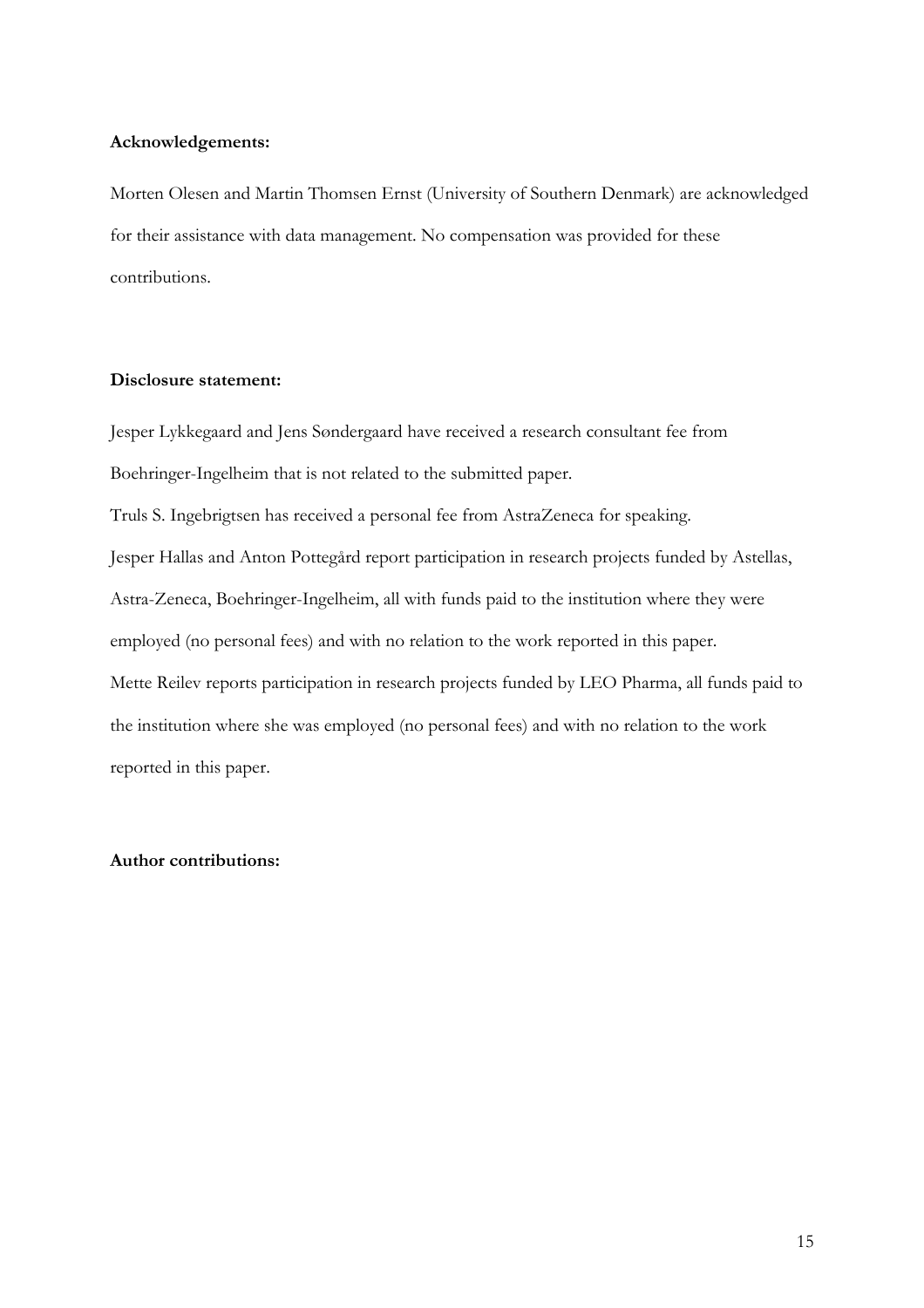## **References**

- 1 Decramer M, Janssens W. Chronic obstructive pulmonary disease and comorbidities. *Lancet Respir Med* 2013; **1**: 73–83.
- 2 Zielinski J, MacNee W, Wedzicha J, Ambrosino N, Braghiroli A, Dolensky J, Howard P, Gorzelak K, Lahdensuo A, Strom K, Tobiasz M, Weitzenblum E*.* Causes of death in patients with COPD and chronic respiratory failure. *Monaldi Arch Chest Dis Arch Monaldi Mal Torace* 1997; **52**: 43–47.
- 3 Jensen HH, Godtfredsen NS, Lange P, Vestbo J. Potential misclassification of causes of death from COPD. *Eur Respir J* 2006; **28**: 781–785.
- 4 Berry CE, Wise RA. Mortality in COPD: causes, risk factors, and prevention. *COPD* 2010; **7**: 375–382.
- 5 Sin DD, Anthonisen NR, Soriano JB, Agusti AG. Mortality in COPD: Role of comorbidities. *Eur Respir J* 2006; **28**: 1245–1257.
- 6 Reilev M, Lykkegaard J, Halling A, Vestbo J, Søndergaard J, Pottegård A. Stability of the frequent COPD exacerbator in the general population: A Danish nationwide register-based study. *Npj Prim Care Respir Med* 2017; **27**. doi:10.1038/s41533-017-0029-7.
- 7 Soler-Cataluña JJ, Martínez-García MA, Román Sánchez P, Salcedo E, Navarro M, Ochando R. Severe acute exacerbations and mortality in patients with chronic obstructive pulmonary disease. *Thorax* 2005; **60**: 925–931.
- 8 Halpin DMG, Decramer M, Celli B, Kesten S, Liu D, Tashkin DP. Exacerbation frequency and course of COPD. *Int J Chron Obstruct Pulmon Dis* 2012; **7**: 653–661.
- 9 Polosa R, Malerba M, Cacciola RR, Morjaria JB, Maugeri C, Prosperini G, Gullo R, Spicuzza L, Radaeli A, Di Maria G*.* Effect of acute exacerbations on circulating endothelial, clotting and fibrinolytic markers in COPD patients. *Intern Emerg Med* 2013; **8**: 567–574.
- 10 Danesh J, Collins R, Appleby P, Peto R. Association of fibrinogen, C-reactive protein, albumin, or leukocyte count with coronary heart disease: meta-analyses of prospective studies. *JAMA* 1998; **279**: 1477–1482.
- 11 Groenewegen KH, Dentener MA, Wouters EFM. Longitudinal follow-up of systemic inflammation after acute exacerbations of COPD. *Respir Med* 2007; **101**: 2409–2415.
- 12 Wedzicha JA, Seemungal TA, MacCallum PK, Paul EA, Donaldson GC, Bhowmik A, Jeffries DJ, Meade TW*.* Acute exacerbations of chronic obstructive pulmonary disease are accompanied by elevations of plasma fibrinogen and serum IL-6 levels. *Thromb Haemost* 2000; **84**: 210–215.
- 13 Koutsokera A, Kiropoulos TS, Nikoulis DJ, Daniil ZD, Tsolaki V, Tanou K, Papaioannou A, Germenis A, Gourguliani K, Kostika K*.* Clinical, functional and biochemical changes during recovery from COPD exacerbations. *Respir Med* 2009; **103**: 919–926.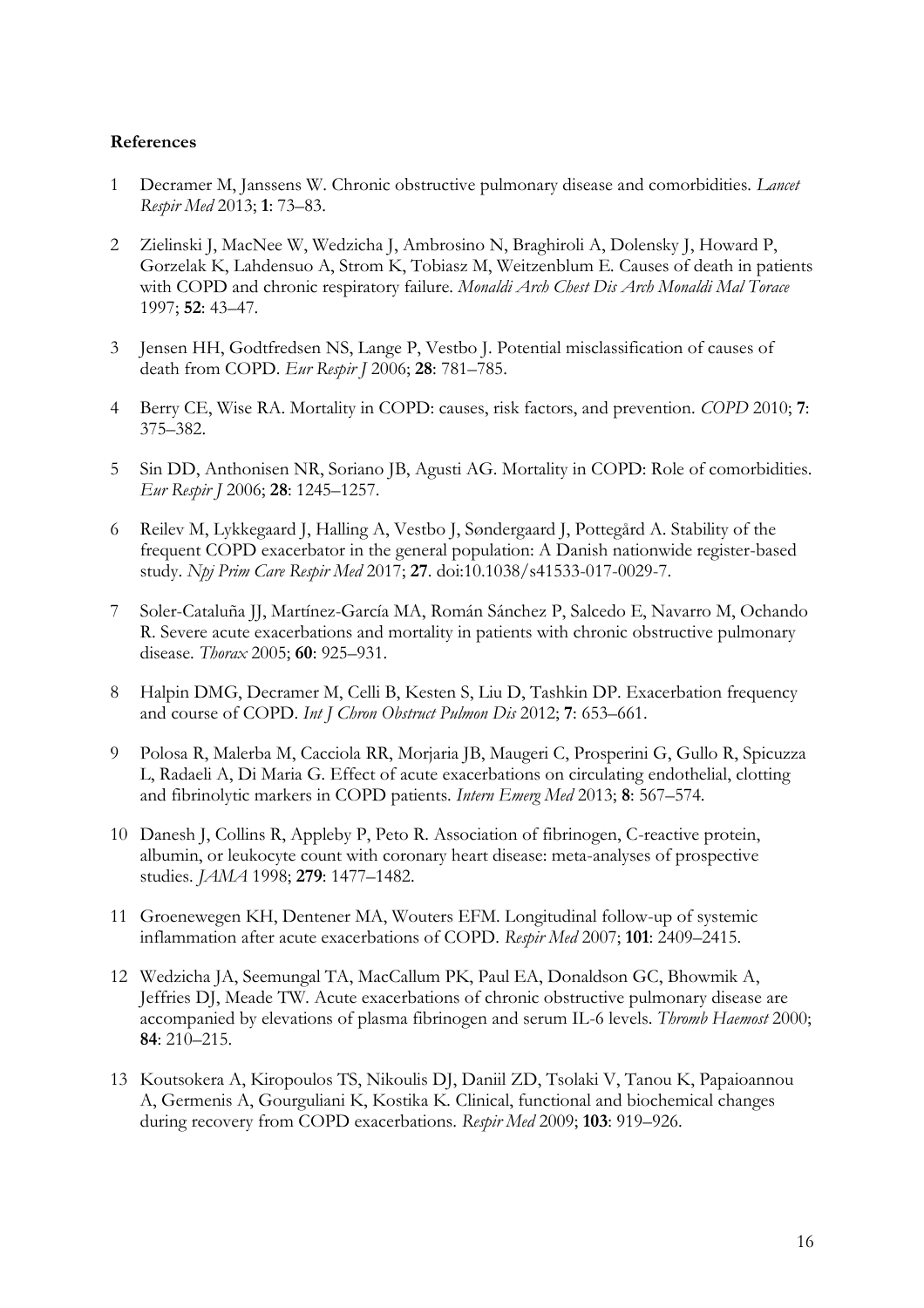- 14 Saaby L, Poulsen TS, Diederichsen ACP, Hosbond S, Larsen TB, Schmidt H, Gerke O, Hallas J, Thygesen K, Mickley H*.* Mortality rate in type 2 myocardial infarction: observations from an unselected hospital cohort. *Am J Med* 2014; **127**: 295–302.
- 15 McAllister DA, Maclay JD, Mills NL, Leitch A, Reid P, Carruthers R, O´Connor J, McAlpine L, Chalmers G, Newby D, Clark E, Macfarlane P, Macnee W*.* Diagnosis of myocardial infarction following hospitalisation for exacerbation of COPD. *Eur Respir J* 2012; **39**: 1097– 1103.
- 16 Global Initiative for Chronic Obstructive Lung Disease. Global strategy for the diagnosis, management, and prevention pf Chronic Obstructive Pulmonary Disease, 2017 report. 2017.
- 17 Donaldson GC, Hurst JR, Smith CJ, Hubbard RB, Wedzicha JA. Increased risk of myocardial infarction and stroke following exacerbation of COPD. *Chest* 2010; **137**: 1091– 1097.
- 18 Huiart L, Ernst P, Ranouil X, Suissa S. Oral corticosteroid use and the risk of acute myocardial infarction in chronic obstructive pulmonary disease. *Can Respir J* 2006; **13**: 134– 138.
- 19 Halpin DMG, Decramer M, Celli B, Kesten S, Leimer I, Tashkin DP. Risk of nonlower respiratory serious adverse events following COPD exacerbations in the 4-year UPLIFT® trial. *Lung* 2011; **189**: 261–268.
- 20 Kunisaki KM, Dransfield MT, Anderson JA, Brook RD, Calverley PMA, Celli BR¨, Crim C, Hartley B, Martinez F, Newby D, Pragman A, Vestbo J, Yates J, Niewoehner D*.* Exacerbations of Chronic Obstructive Pulmonary Disease and Cardiac Events: A Cohort Analysis. *Am J Respir Crit Care Med* 2018. doi:10.1164/rccm.201711-2239OC.
- 21 Maclure M. The case-crossover design: a method for studying transient effects on the risk of acute events. *Am J Epidemiol* 1991; **133**: 144–153.
- 22 Thygesen LC, Daasnes C, Thaulow I, Bronnum-Hansen H. Introduction to Danish (nationwide) registers on health and social issues: Structure, access, legislation, and archiving. *Scand J Public Health* 2011; **39**: 12–16.
- 23 Ingebrigtsen TS, Marott JL, Lange P, Hallas J, Nordestgaard BG, Vestbo J. Medically treated exacerbations in COPD by GOLD 1-4: A valid, robust, and seemingly low-biased definition. *Respir Med* 2015; **109**: 1562–1568.
- 24 Thomsen M, Ingebrigtsen TS, Marott JL, Dahl M, Lange P, Vestbo J, Nordestgaard B*.* Inflammatory biomarkers and exacerbations in chronic obstructive pulmonary disease. *JAMA* 2013; **309**: 2353–2361.
- 25 Burge S, Wedzicha JA. COPD exacerbations: definitions and classifications. *Eur Respir J Suppl* 2003; **41**: 46s–53s.
- 26 Aaron SD, Donaldson GC, Whitmore GA, Hurst JR, Ramsay T, Wedzicha JA. Time course and pattern of COPD exacerbation onset. *Thorax* 2012; **67**: 238–243.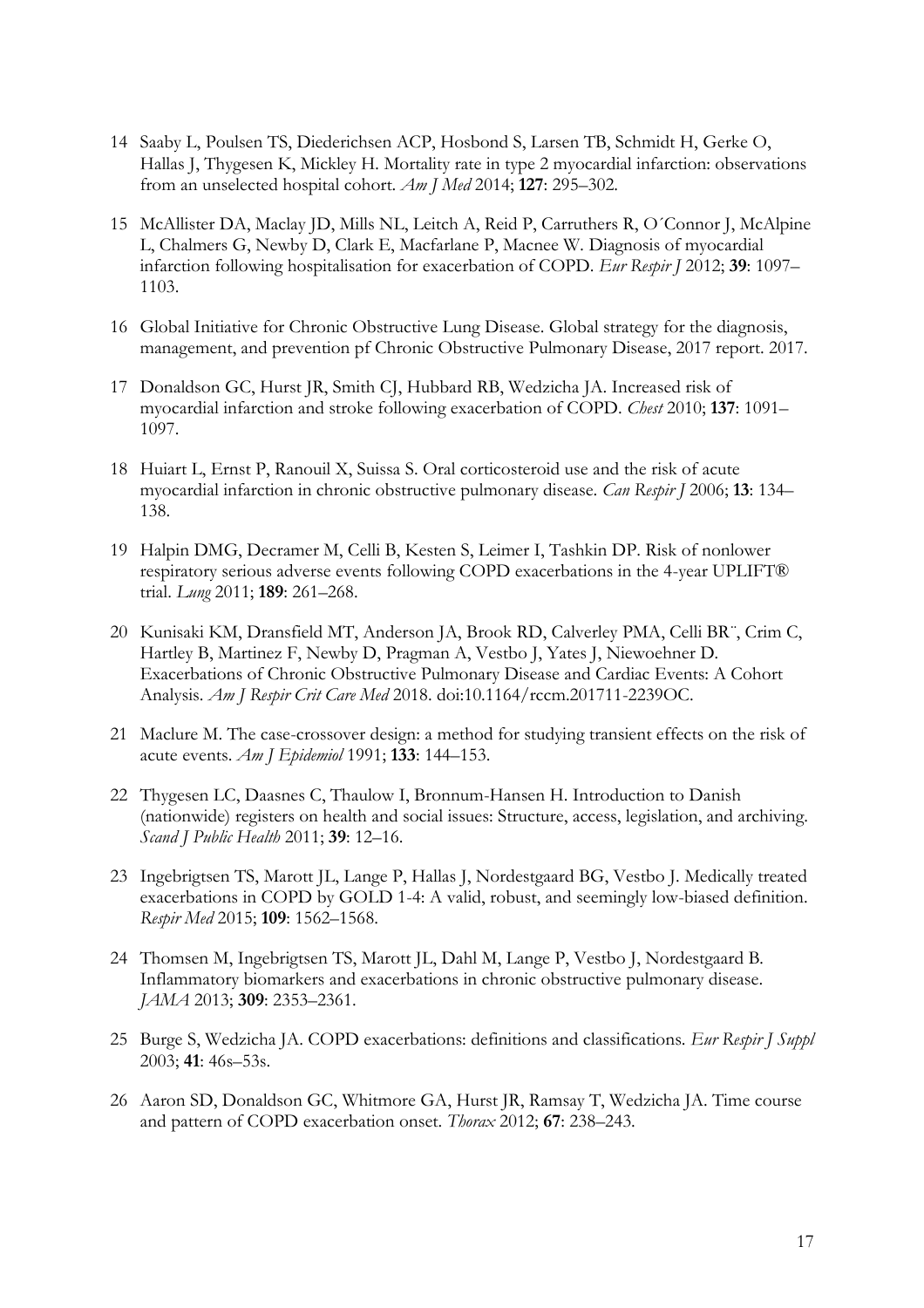- 27 Hallas J, Pottegård A. Use of self-controlled designs in pharmacoepidemiology. *J Intern Med* 2014; **275**: 581–589.
- 28 Varas-Lorenzo C, Rodriguez LAG, Maguire A, Castellsague J, Perez-Gutthann S. Use of oral corticosteroids and the risk of acute myocardial infarction. *Atherosclerosis* 2007; **192**: 376–383.
- 29 Souverein PC, Berard A, Van Staa TP, Cooper C, Egberts ACG, Leufkens HGM, Walker BR*.* Use of oral glucocorticoids and risk of cardiovascular and cerebrovascular disease in a population based case-control study. *Heart Br Card Soc* 2004; **90**: 859–865.
- 30 Strohmayer EA, Krakoff LR. Glucocorticoids and cardiovascular risk factors. *Endocrinol Metab Clin North Am* 2011; **40**: 409–417, ix.
- 31 Smeeth L, Thomas SL, Hall AJ, Hubbard R, Farrington P, Vallance P. Risk of myocardial infarction and stroke after acute infection or vaccination. *N Engl J Med* 2004; **351**: 2611–2618.
- 32 Wang M-T, Liou J-T, Lin CW, Tsai C-L, Wang Y-H, Hsu Y-J, Lai J-H*.* Association of Cardiovascular Risk With Inhaled Long-Acting Bronchodilators in Patients With Chronic Obstructive Pulmonary Disease: A Nested Case-Control Study. *JAMA Intern Med* 2018. doi:10.1001/jamainternmed.2017.7720.
- 33 Gershon A, Croxford R, Calzavara A, To T, Stanbrook MB, Upshur R, Stukel, T*.* Cardiovascular safety of inhaled long-acting bronchodilators in individuals with chronic obstructive pulmonary disease. *JAMA Intern Med* 2013; **173**: 1175–1185.
- 34 Wong AYS, Root A, Douglas IJ, Chui CSL, Chan EW, Ghebremichael-Weldeselassie Y, Siu CW, Smeeth L, Wong ICK*.* Cardiovascular outcomes associated with use of clarithromycin: population based study. *BMJ* 2016; **352**: h6926.
- 35 Lu ZK, Yuan J, Li M, Sutton SS, Rao GA, Jacob S, Bennett C*.* Cardiac risks associated with antibiotics: azithromycin and levofloxacin. *Expert Opin Drug Saf* 2015; **14**: 295–303.
- 36 Berni E, de Voogd H, Halcox JP, Butler CC, Bannister CA, Jenkins-Jones S, Jones B, Ouwens M, Currie C*.* Risk of cardiovascular events, arrhythmia and all-cause mortality associated with clarithromycin versus alternative antibiotics prescribed for respiratory tract infections: a retrospective cohort study. *BMJ Open* 2017; **7**: e013398.
- 37 MacDonald MI, Shafuddin E, King PT, Chang CL, Bardin PG, Hancox RJ. Cardiac dysfunction during exacerbations of chronic obstructive pulmonary disease. *Lancet Respir Med* 2016; **4**: 138–148.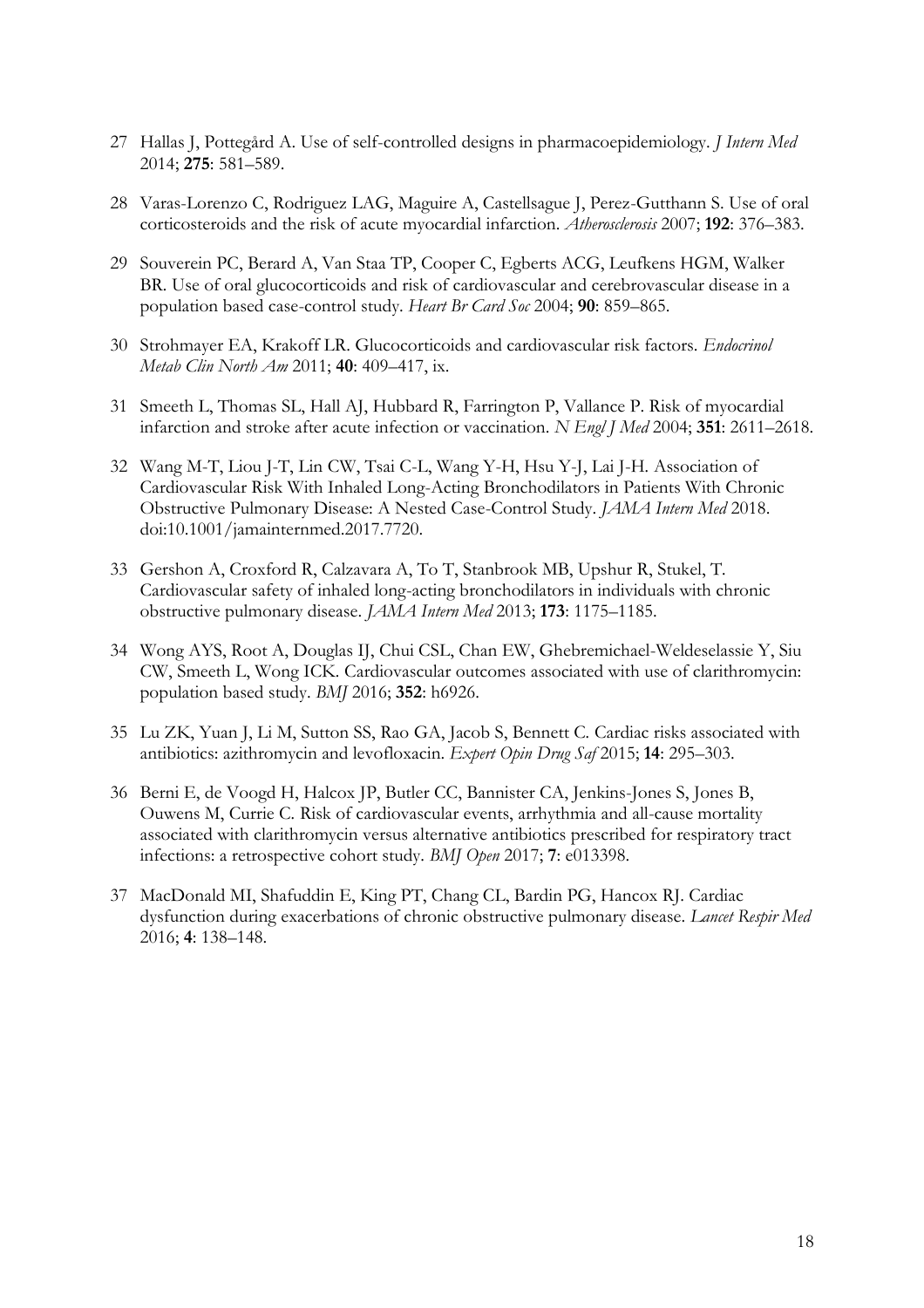## **Figure legends**

**Figure 1. Schematic presentation of the case-crossover design.** The case window in the main analysis was the 4-week exposure period prior to the outcome event; while, the exposure period in the sensitivity analysis was 2 or 7 weeks. The blue lightning indicates the index date of the outcome event; the orange arrow indicates the onset of treatment for an exacerbation. The first four individuals are discordant while individuals five and six are fully concordant. Individual seven has not developed a MACE and is therefore not included in the study. Since the casecrossover study provides a within person comparison between exposure status in the case window and each of the 4 control windows, individuals who either have exacerbations in all caseand control windows or zero exacerbations in all case- and control windows, fully concordant individuals do not contribute to the analysis.

## **Figure 2. Overall count of exacerbations in case-, washout-, and control windows.**

Illustration of the overall count of exacerbations at each day in the 24-weeks preceding the outcomes: A) acute myocardial infarction, B) cardiovascular death, and C) stroke. Black and grey dots represent exacerbations in case and washout windows, whereas the black circles are exacerbations in control windows. The x-axis represents days from the index date.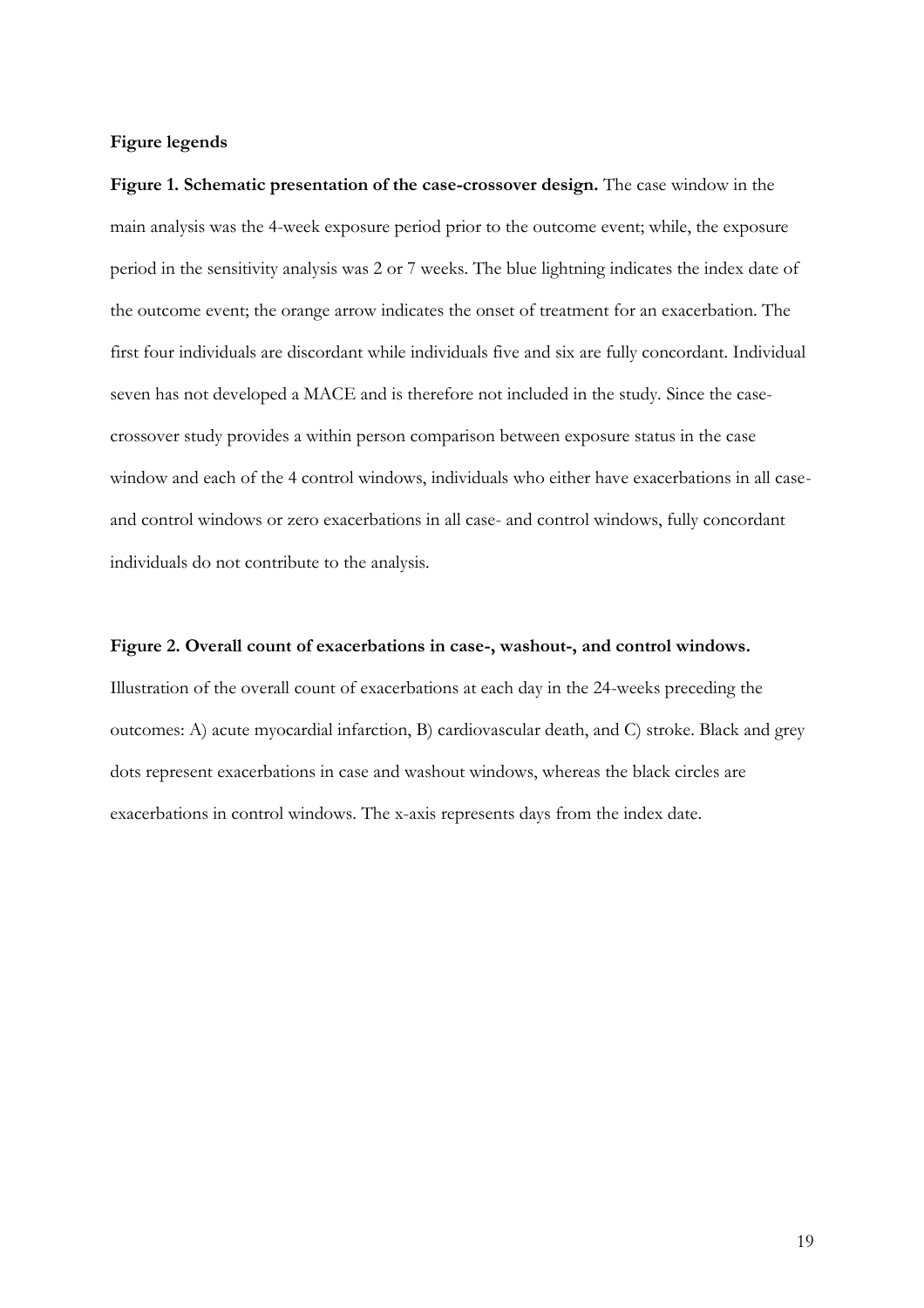# **Tables**

| Table 1. Baseline characteristics. Characteristics of the study population, i.e., individuals with |  |  |
|----------------------------------------------------------------------------------------------------|--|--|
| MACE and at least one COPD exacerbation in the 42-week period prior to the MACE.                   |  |  |

|                                      | Cases           |
|--------------------------------------|-----------------|
|                                      | $n=118,807$ (%) |
| Male                                 | 57,368 (48.3%)  |
| Median age, years [IQR]              | 71 (60-80)      |
| Exposure by severity:                |                 |
| Infrequent exacerbators <sup>a</sup> | 104,378 (87.9%) |
| Frequent exacerbators b              | 14,429 (12.1%)  |
| Severe exacerbators c                | 22,922 (19.3%)  |
| First-occurring outcome event:       |                 |
| Stroke                               | 26,427 (22.2%)  |
| Acute myocardial infarction          | 62,966 (53.0%)  |
| Cardiovascular death                 | 29,414 (24.8%)  |
| Prior hospital diagnosis of:         |                 |
| COPD hospitalization                 | 47,632 (40.1%)  |
| Obesity                              | 5,550 (4.7%)    |
| Diabetes                             | 12,907 (10.9%)  |
| Ischemic heart disease               | 20,112 (16.9%)  |
| Cerebrovascular disease              | 11,274 (9.5%)   |
| Peripheral vascular disease          | 11,332 (9.5%)   |
| Malignant disease                    | 17,112 (14.4%)  |
| Prior use of (within 24 months):     |                 |
| ICS                                  | 50,052 (42.1%)  |
| LAMA                                 | 15,770 (13.3%)  |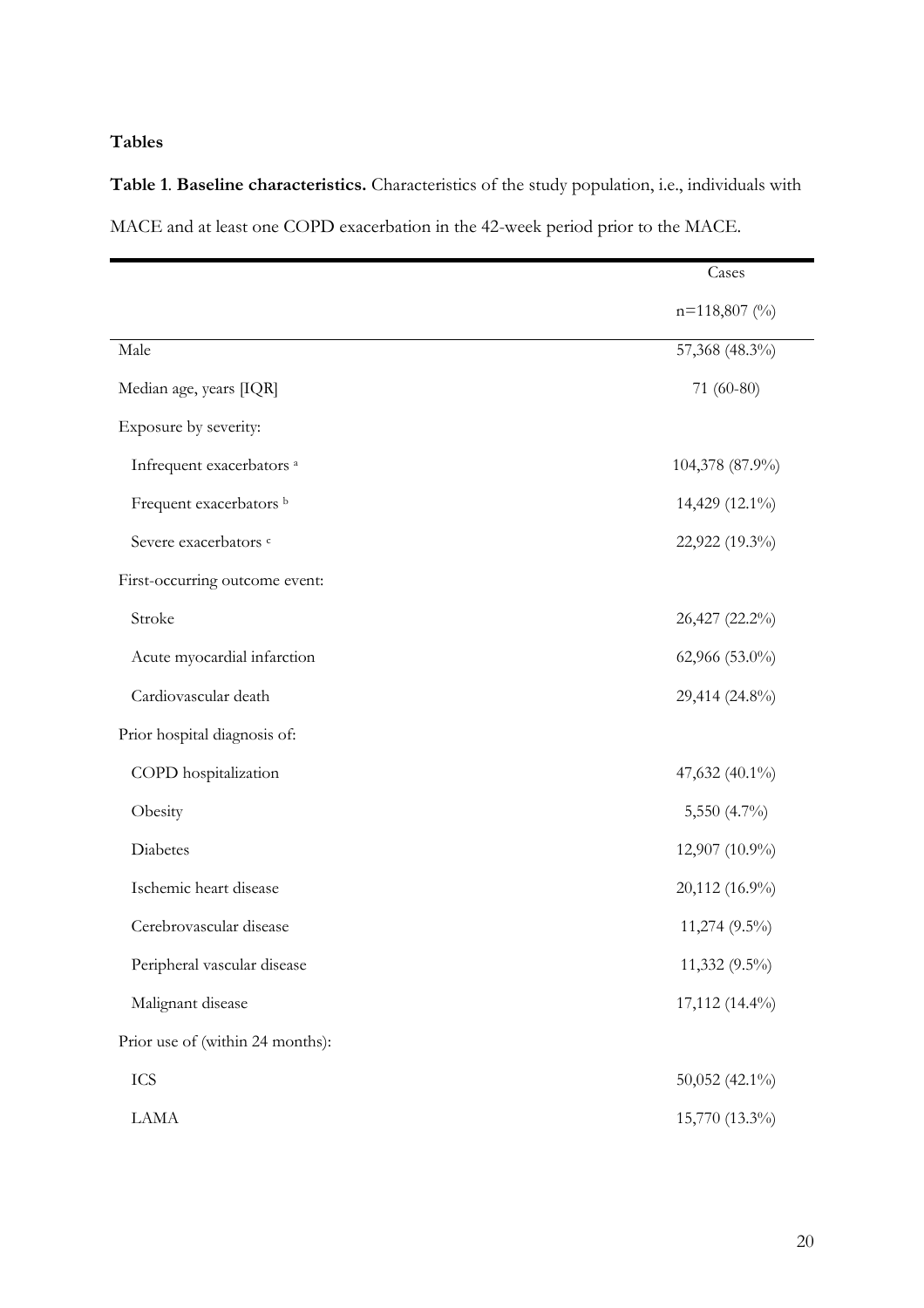| LABA                    | 26,210 (22.1%) |
|-------------------------|----------------|
| SABA                    | 81,000 (68.2%) |
| <b>SAMA</b>             | $8,140(6.9\%)$ |
| SAMA+SABA comb          | 27,358 (23.0%) |
| LAMA+LABA comb          | 75 $(0.1\%)$   |
| LABA+ICS comb           | 22,455 (18.9%) |
| Acetylsalicylic acid    | 43,947 (37.0%) |
| Antihypertensive agents | 65,112 (54.8%) |
| Statins                 | 21,496 (18.1%) |
| Antidiabetic agents     | 13,769 (11.6%) |

*COPD: chronic obstructive pulmonary disease; ICS: inhaled corticosteroids; LAMA: long-acting muscarinic antagonists; LABA: longacting beta-agonists, SAMA: short-acting muscarinic antagonists; SABA: short-acting beta-agonists; <sup>a</sup>One Exacerbation within 12 months prior to the outcome event; <sup>b</sup> Two or more exacerbations within 12 months prior to the outcome event; <sup>c</sup>At least one exacerbation requiring hospitalization within 12 months prior to the outcome event.*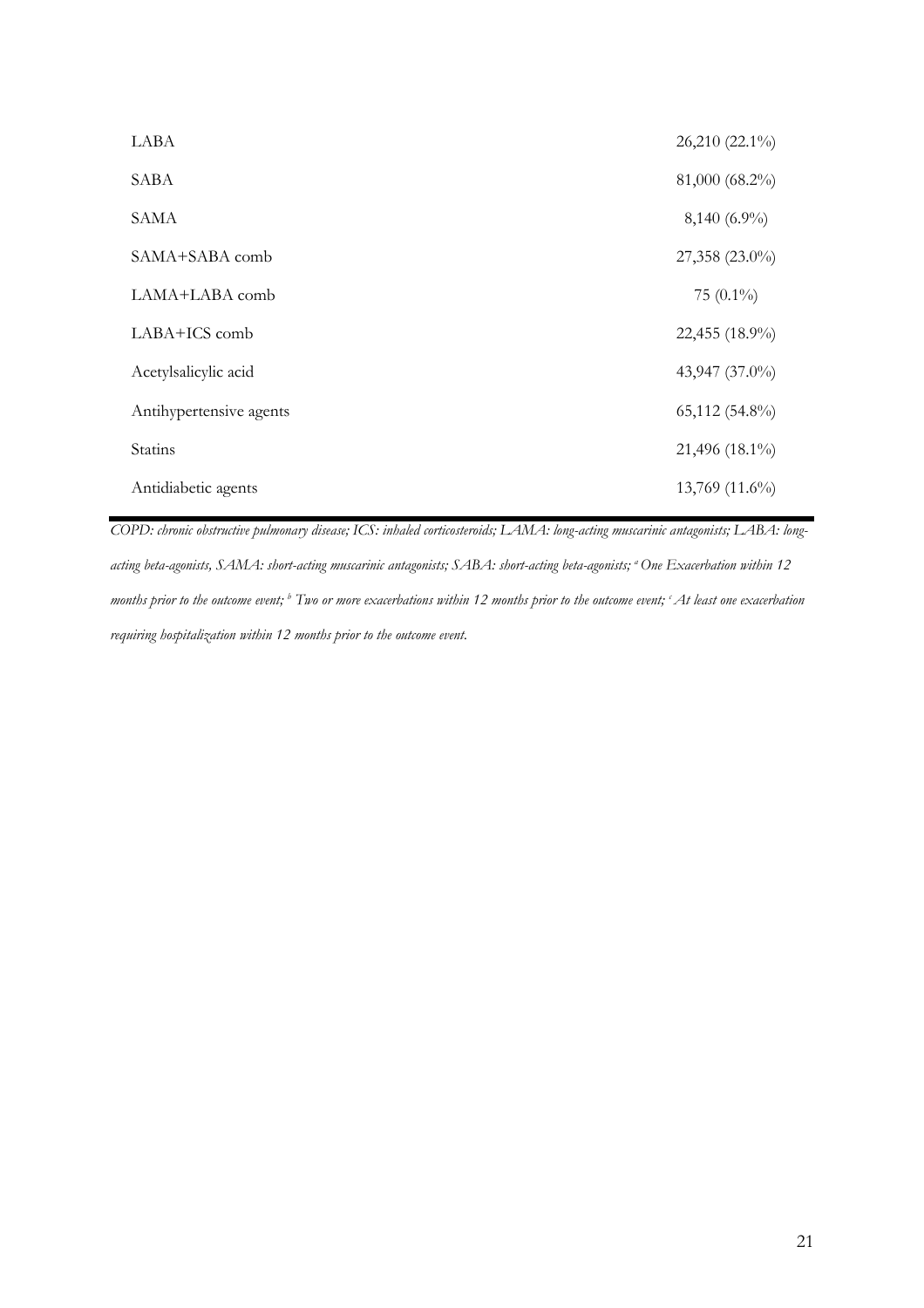**Table 2**. Results from the main case-crossover analysis of the association between any MACE (composite outcome including acute myocardial infarction, stroke, and cardiovascular death) and exacerbations.

|           | Cases (n=118,807) |                   | No. of fully             | Case-crossover         |
|-----------|-------------------|-------------------|--------------------------|------------------------|
| Outcome   |                   |                   | concordant               | estimate               |
|           | No. of exposed    | No. of exposed /  | individuals <sup>a</sup> | OR (95% CI)            |
|           | /unexposed        | unexposed control |                          |                        |
|           | case windows      | windows           |                          |                        |
| Composite | 12577 / 106230    | 17073 / 458155    | $80.3\%$                 | $3.70$ $(3.60 - 3.80)$ |
| МІ        | 5444 / 57522      | 7502 / 244362     | $83.5\%$                 | $3.57(3.43 - 3.71)$    |
| Stroke    | 1702 / 24725      | 2808 / 102900     | $86.0\%$                 | $2.78$ (2.60 - 2.97)   |
| CV death  | 5431 / 23983      | 6763 / 110893     | $68.4\%$                 | $4.33(4.15 - 4.52)$    |

*MI: myocardial infarction; CV: cardiovascular;* <sup>a</sup> *Individuals who had same exposure (either exposed (0.04% of the study population) or* 

*non-exposed) in all time windows.*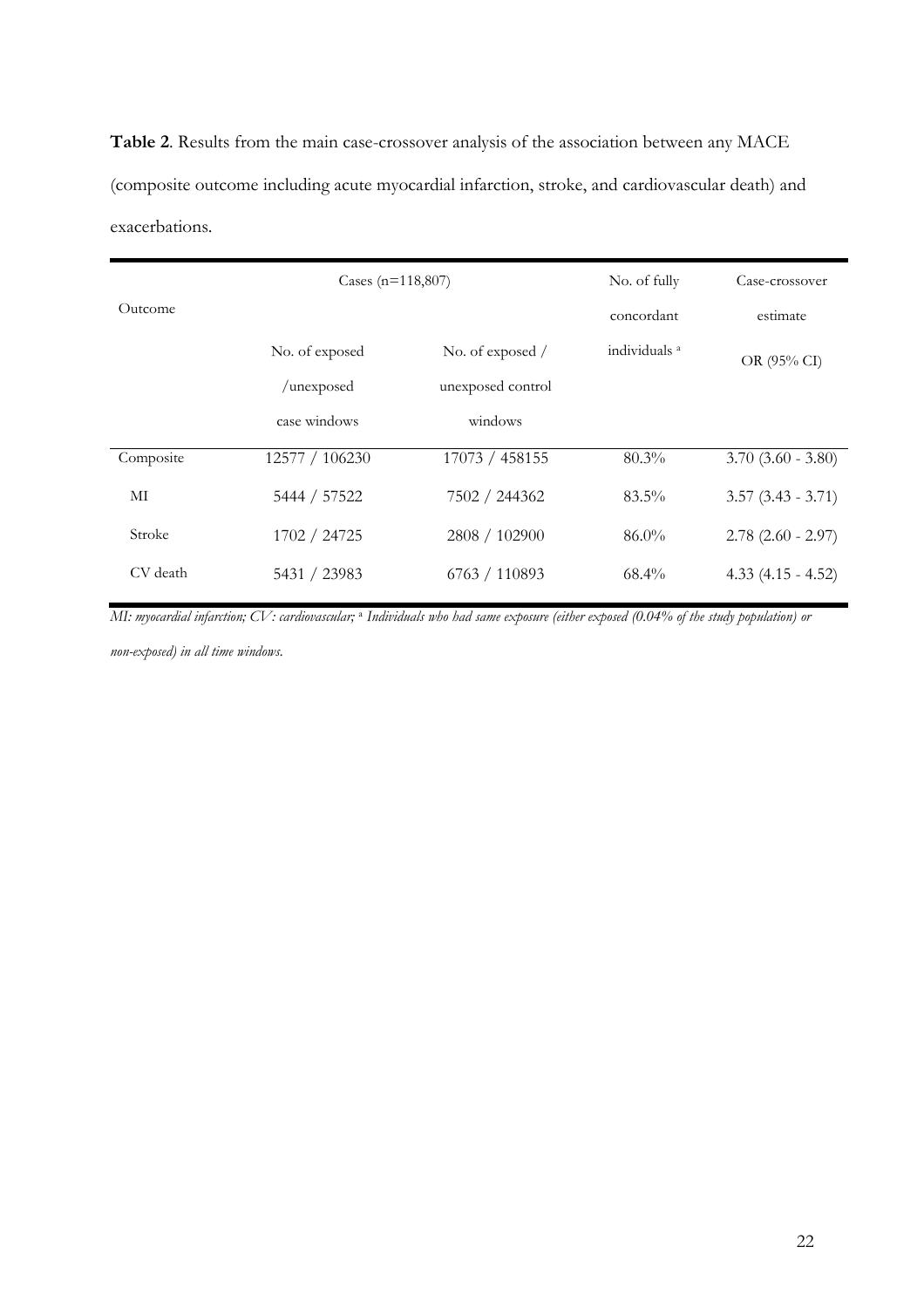**Table 3**. Results from the main case-crossover analysis of the association between different levels of severity of exacerbations and any MACE (composite outcome including acute myocardial infarction, stroke, and cardiovascular death).

| Exposure level           | Cases $(n=118,807)$ |                 | No. of fully concordant  | Case-crossover estimate |  |
|--------------------------|---------------------|-----------------|--------------------------|-------------------------|--|
|                          | No. of exposed/     | No. of exposed/ | individuals <sup>a</sup> | OR (95% CI)             |  |
|                          | unexposed           | unexposed       |                          |                         |  |
|                          | case windows        | control windows |                          |                         |  |
| Exacerbations requiring: |                     |                 |                          |                         |  |
| All levels               |                     |                 |                          |                         |  |
| <b>OCS</b>               | 4170 / 85593        | 8897 / 406178   | $90.6\%$                 | $2.50(2.40 - 2.61)$     |  |
| Hospitalization          | 8407 / 85593        | 8176 / 406178   | 88.3%                    | $5.92(5.71 - 6.14)$     |  |
|                          |                     |                 |                          |                         |  |

*OCS: oral corticosteroids;* <sup>a</sup> *Individuals who had same exposure (either exposed or non-exposed) in all time windows.*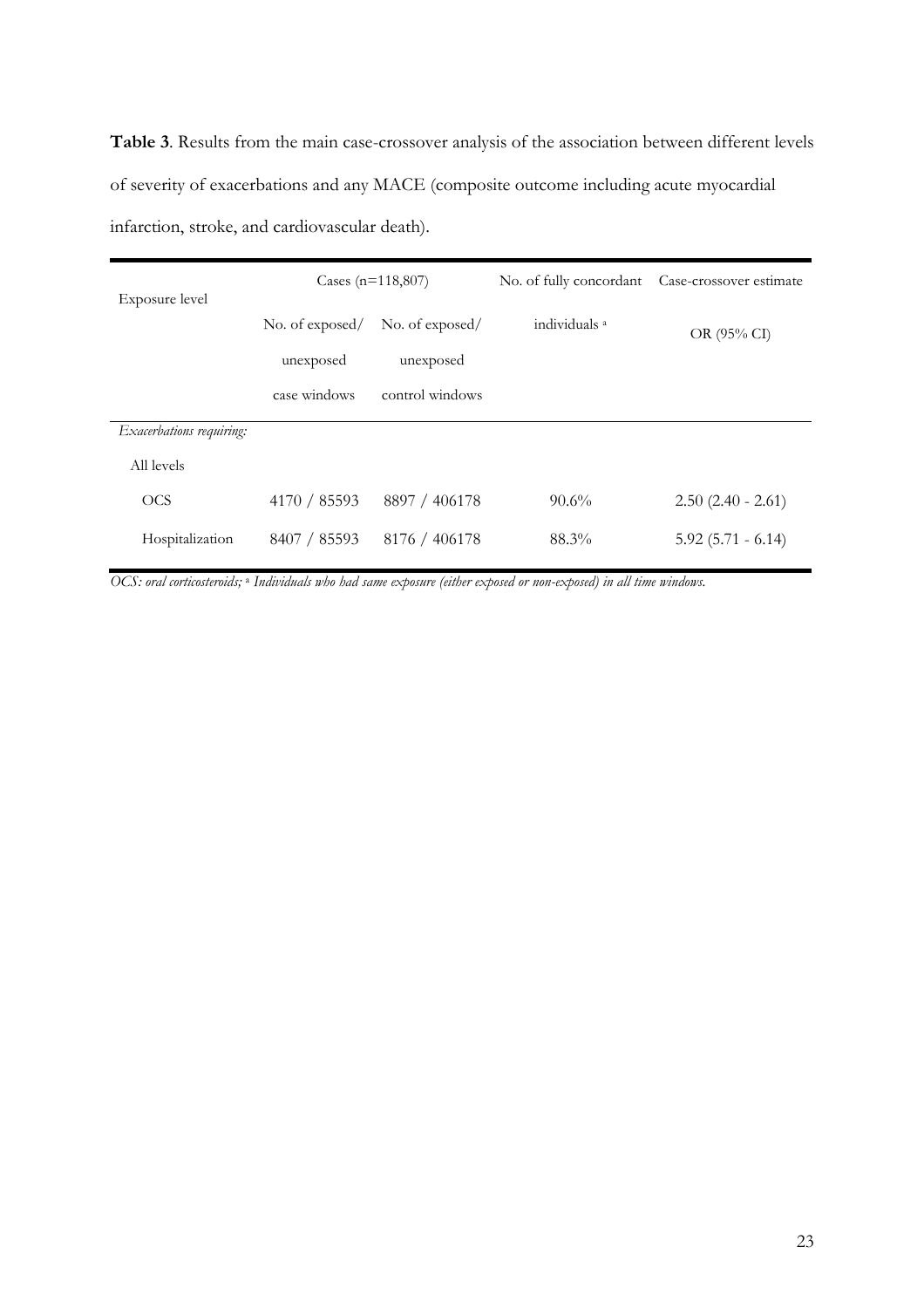**Table 4.** Results from subgroup analysis of the association between exacerbations and any MACE (composite outcome including acute myocardial infarction, stroke, and cardiovascular death).

|                                  | Cases (n=118,807) |                 | No. of fully             | Case-                  |
|----------------------------------|-------------------|-----------------|--------------------------|------------------------|
| Subgroup                         | No. of exposed/   | No. of exposed/ | concordant               | crossover design       |
|                                  | unexposed         | unexposed       | individuals <sup>a</sup> | OR (95% CI)            |
|                                  | case windows      | control windows |                          |                        |
| Total                            | 12577 / 106230    | 17073 / 458155  | 80.3%                    | $3.70$ $(3.60 - 3.80)$ |
| Sex                              |                   |                 |                          |                        |
| Male                             | 6113 / 51255      | 8254 / 221218   | 80.3%                    | $3.72$ $(3.58 - 3.87)$ |
| Female                           | 6464 / 54975      | 8819 / 236937   | 80.4%                    | $3.67$ $(3.54 - 3.81)$ |
| Age group, years                 |                   |                 |                          |                        |
| < 55                             | 507 / 17889       | 966 / 72618     | 93.2%                    | $2.31$ $(2.05 - 2.59)$ |
| 55-69                            | 3004 / 33290      | 4432 / 140744   | 84.0%                    | $3.34$ $(3.17 - 3.53)$ |
| 70-79                            | 4949 / 28798      | 6641 / 128347   | 73.3%                    | $3.82$ (3.66 - 3.98)   |
| $80+$                            | 4117 / 26253      | 5034 / 116446   | 76.0%                    | $4.18$ (3.98 - 4.38)   |
| Infrequent exacerbators b        | 5985 / 98393      | 5700 / 411812   | 88.9%                    | $4.26(4.11 - 4.42)$    |
| Frequent exacerbators c          | 6592 / 7837       | 11373 / 46343   | 18.1%                    | $3.17$ $(3.05 - 3.29)$ |
| Severe exacerbators <sup>d</sup> | 9532 / 13390      | 11148 / 80540   | 31.7%                    | $4.78$ (4.63 - 4.94)   |
| History of:                      |                   |                 |                          |                        |
| Ischemic heart disease           | 2435 / 17677      | 3476 / 76972    | 77.4%                    | $3.54$ $(3.34 - 3.76)$ |
| Cerebrovascular disease          | 1052 / 10222      | 1527 / 43569    | 81.8%                    | $3.36$ $(3.07 - 3.67)$ |
| Atrial fibrillation              | 1768 / 9790       | 2531 / 43701    | 71.6%                    | $3.57$ $(3.33 - 3.83)$ |
| Heart failure                    | 2675 / 11630      | 3649 / 53571    | 66.3%                    | $3.81$ $(3.60 - 4.04)$ |
| Diabetes or use of antidiabetic  |                   |                 |                          |                        |
| agents                           | 1511 / 14454      | 2179 / 61681    | 81.7%                    | $3.41$ $(3.16 - 3.67)$ |
| Use of low-dose aspirin          | 4721 / 39226      | 6731 / 169057   | 79.4%                    | $3.45(3.31 - 3.60)$    |
| Use of statin                    | 1627 / 19869      | 2627 / 83357    | 83.9%                    | $2.88$ (2.69 - 3.09)   |